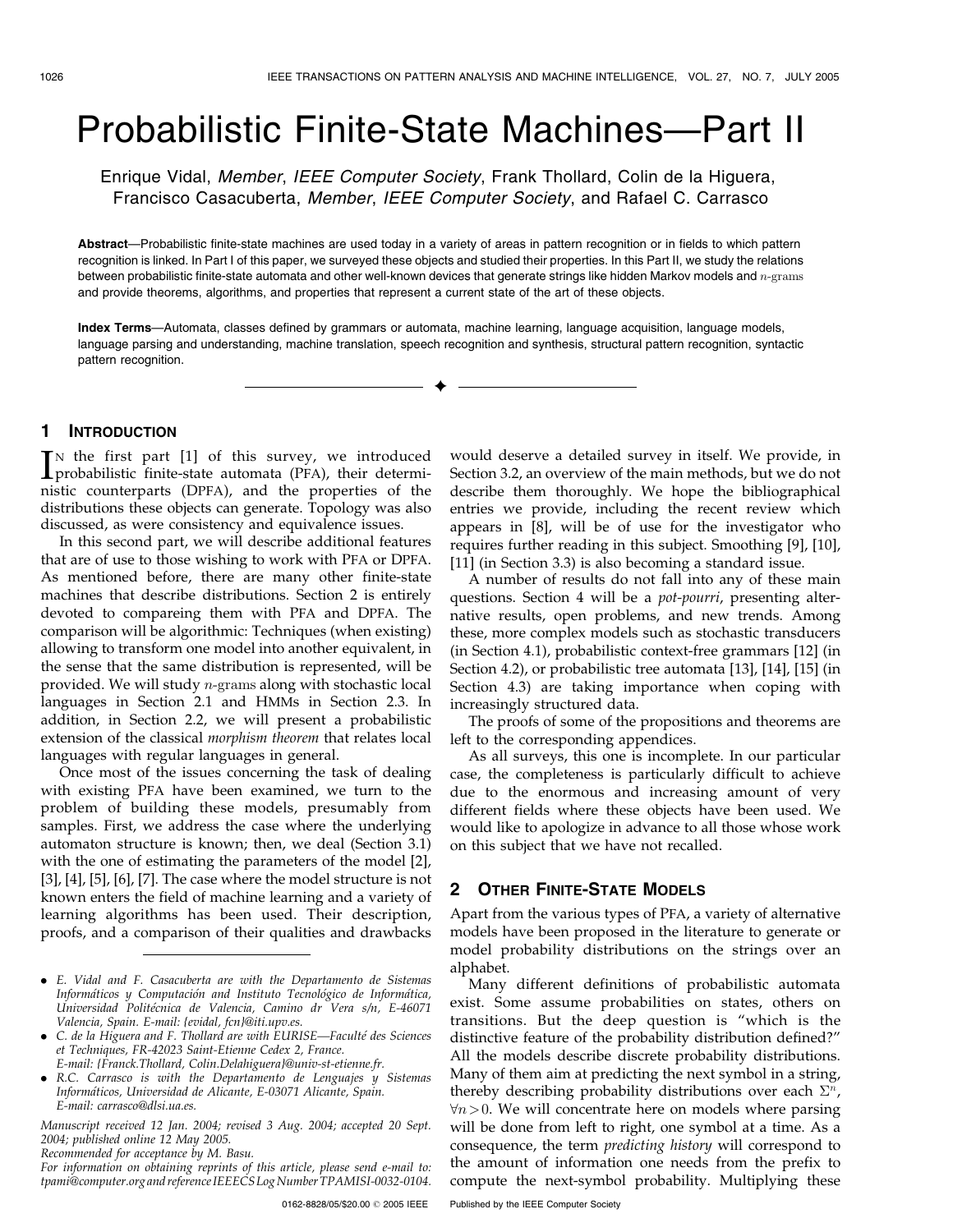next-symbol probabilities is called the chain rule which will be discussed in Section 2.1.

Among the models proposed so far, some are based on acyclic automata [1], [16], [17], [18], [19]. Therefore, the corresponding probability distributions are defined on finite sets of strings, rather than on  $\Sigma^*$ . In [18], automata that define probability distributions over  $\Sigma<sup>n</sup>$ , for some fixed  $n > 0$  are introduced. This kind of model can be used to represent, for instance, logic circuits, where the value of  $n$  can be defined in advance. A main restriction of this model is that it cannot be used to compare probabilities of strings of different lengths. Ron et al. [19] define other probabilistic acyclic deterministic automata and apply them to optical character recognition.

Another kind of model describes a probability distribution over  $\Sigma^*$ ; that is, over an infinite number of strings. Stolcke and Omohundro [20] use other types of automata that are equivalent to our definition of DPFA. Many probabilistic automata, such as those discussed here, the HMM and the Markov chain (also known as the  $n$ -gram model), also belong to this class.

We give here an overview of some of the most relevant of these models. In all cases, we will present them in comparison with the probabilistic finite-state automata. The comparison will be algorithmic: Techniques (when existing) allowing the transformation of one model into another, equivalent in the sense that the same distribution is represented, will be provided. From the simpler to the more complex objects, we will study  $n$ -grams and stochastic  $k$ -testable languages (in Section 2.1) and HMMs (in Section 2.3). In Section 2.2, we will include a probabilistic extension of an important result in the classical theory of formal languages, known as the morphism theorem.

## 2.1  $N$ -Grams and Stochastic  $k$ -Testable Automata

N-grams have been the most widely used models in natural language processing, speech recognition, continuous handwritten text recognition, etc. As will be seen below, under certain assumptions,  $n$ -grams are equivalent to a class of DPFA known as stochastic k-testable automata. Despite the popularity and success of these models, we shall prove that they cannot model all distributions that can be modeled by DPFA.

#### 2.1.1 N-Gram Models

N-grams are traditionally presented as an approximation to a distribution of strings of fixed length. For a string  $x$  of length m, the chain rule is used to (exactly) decompose the probability of  $x$  as [21]:

$$
Pr(x) = Pr(x_1) \cdot \prod_{l=2}^{m} Pr(x_l | x_1, \dots, x_{l-1}).
$$
 (1)

The  $n$ -gram approximation makes the assumption that the probability of a symbol depends only on the  $n-1$ previous symbols; that is: $<sup>1</sup>$ </sup>

$$
\Pr(x) \approx \prod_{l=1}^m \Pr(x_l \mid x_{l-n+1}, \ldots, x_{l-1}).
$$

1. For the sake of simplifying the notation, if  $i \leq 1$ , the expression  $Pr(x_j|x_i, \ldots, x_{j-1})$  is assumed to denote  $Pr(x_j|x_1, \ldots, x_{j-1})$ . If  $j = 1$ , it is just  $Pr(x_1|\lambda)$ , interpreted as  $Pr(x_1)$ .

As (1), this approximation also defines a probability distribution over  $\Sigma^m$ . Nevertheless, for practical reasons, it is often interesting to extend it to define a probability distribution over  $\Sigma^*$ . To this end, the set of events,  $\Sigma$ , which are predicted by the  $n-1$  previous symbols, is extended by considering an additional end-of-string event (denoted by "#"), with probability  $\Pr(\#|x_{m-n+2},\ldots,x_{m}).$  As a result, the probability of any string  $x \in \Sigma^*$  is approximated as:

$$
\Pr(x) \approx \left(\prod_{l=1}^{|x|} \Pr(x_l | x_{l-n+1}, \dots, x_{l-1})\right) \cdot \Pr(\# | x_{|x|-n+2}, \dots, x_{|x|}). \tag{2}
$$

By making use of our convention that a string such as  $x_i \dots x_j$  denotes  $\lambda$  if  $i > j$ , this approximation accounts for the empty string. In fact, if  $x = \lambda$ , the right-hand side of (2) is  $1 \cdot Pr(\#|\lambda)$ , which may take values greater than 0. The resulting approximation will be referred to as "extended n-gram model." The parameters of this model are estimates of  $Pr(a|z)$ ,  $a \in \Sigma \cup \{\#\}, z \in \Sigma^{, which will be referred to$ as  $P_n(a|z)$ . The model assigns a probability  $Pr_n(x)$  for any string  $x \in \Sigma^*$  as:

$$
\Pr_n(x) = \left( \prod_{l=1}^{|x|} P_n(x_l \mid x_{l-n+1}, \dots, x_{l-1}) \right) \cdot P_n(\# \mid x_{|x|-n+2}, \dots, x_{|x|}) ). \tag{3}
$$

Note that (unlike the classical  $n$ -gram model for fixedlength strings)  $Pr_n(x)$  can be *deficient*. This may happen for certain "degenerate" values of  $P_n(a|z)$ ,  $a \in \Sigma \cup \{\#\}, z \in \Sigma^{< n}$ , which may lead to infinite-length strings with nonnull probability. Disregarding these degenerate cases and provided that

$$
\sum_{a\in\Sigma} P_n(a|z) + P_n(\#|z) = 1 \quad \forall z \in \Sigma^{
$$

this model is consistent, i.e., it defines a probability distribution,  $\mathcal{D}_n$ , over  $\Sigma^*$ .

It follows from the above definition that, if  $\mathcal{D}_n$  is described by an extended *n*-gram, for any  $n' > n$ , there is an extended  $n'$ -gram which describes a distribution  $\mathcal{D}_{n'}$  such that  $\mathcal{D}_n = \mathcal{D}_{n'}$ . In other words, there is a natural hierarchy of classes of n-grams, where the classes with more expressive power are those with larger  $n$ . The simplest interesting class in this hierarchy is the class for  $n = 2$ , or *bigrams*. This class is interesting for its generative power in the sense discussed later (Section 2.2).

On the other hand, perhaps the most interesting feature of  $n$ -grams is that they are easily learnable from training data. All the parameters of an  $n$ -gram model can be maximum-likelihood estimated by just counting the relative frequency of the relevant events in the training strings [21]. If S is a training sample,  $P_n(a \mid z)$  is estimated as  $f(za) / f(z)$ ,  $a \in \Sigma \cup \{\#\}, z \in \Sigma^{< n}$ , where  $f(y)$  is the number of times the substring  $y$  appears<sup>2</sup> in the strings of  $S$ . Interestingly, the degenerate cases mentioned above can never happen for

<sup>2.</sup> For substrings shorter than  $n$ ,  $f(y)$  is the number of times that  $y$ appears as a  $prefix$  of some string in  $S$ .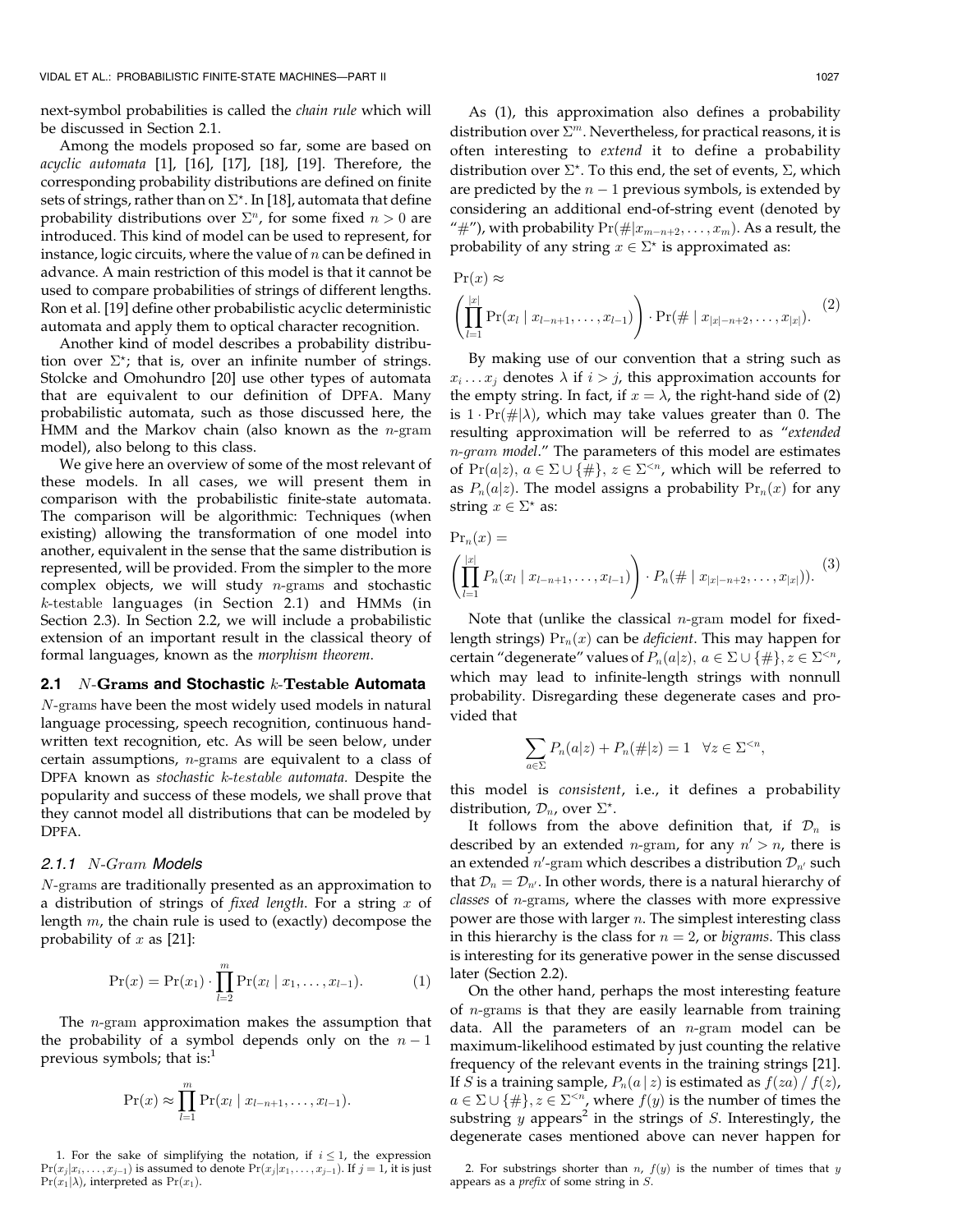n-grams trained in this way and the resulting trained models are always consistent.

The  $n$ -grams estimated in this way from a fixed  $S$  exhibit an interesting hierarchy for decreasing values of  $n$ . Let  $\mathcal{D}_S$ be the empirical distribution associated with  $S$  and let  $L_n =$  $\prod_{x \in S} \Pr_{\mathcal{D}_n}(x)$  be the likelihood with which an extended *n*-gram generates *S*. Then, for  $m = max_{x \in S}|x|$ ,  $\mathcal{D}_S = \mathcal{D}_m$ and for all  $m'' < m' < m$ ,  $L_{m''} \le L_{m'}$ . In other words, starting with  $n = m$ , the sample S is increasingly generalized for decreasing values of  $n$ .

#### 2.1.2 Stochastic  $k-Testable$  Automata

N-grams are closely related to a family of regular models called k-testable stochastic automata (k-TSA) [22].<sup>3</sup> In fact, we shall see that, for every extended  $k$ -gram model, there is a  $k$ -TSA which generates the same distribution.

In the traditional literature, a  $k$ -testable language is characterized by two sets of strings, corresponding to permitted prefixes and suffixes of length less than  $k$ , and a set of permitted substrings of length  $k$  [22], [23], [24]. A straightforward probabilistic extension adequately assigns probabilities to these substrings, thereby establishing a direct relation with  $n$ -grams. For the sake of brevity, we will only present the details for 2-testable distributions, also called stochastic local languages.

Definition 1. A stochastic local language (or 2-testable stochastic language) is defined by a four-tuple  $Z =$  $\langle \Sigma, P_I, P_F, P_T \rangle$ , where  $\Sigma$  is the alphabet, and  $P_I, P_F : \Sigma \rightarrow$ [0, 1] and  $P_T : \Sigma \times \Sigma \rightarrow [0, 1]$  are, respectively, initial, final, and symbol transition probability functions.  $P_I(a)$  is the probability that  $a \in \Sigma$  is a starting symbol of the strings in the language and,  $\forall a \in \Sigma$ ,  $P_T(a', a)$  is the probability that a follows  $a'$ , while  $P_F(a')$  is the probability that no other symbol follows  $a'$  (i.e.,  $a'$  is the last symbol) in the strings of the language.

As in the case of  $n$ -grams, this model can be easily extended to allow the generation of empty strings. To this end,  $P_F$  can be redefined as  $P_F : \Sigma \cup \{\lambda\} \rightarrow [0,1]$ , interpreting  $P_F(\lambda)$  as the probability of the empty string, according to the following normalization conditions:

$$
\sum_{a \in \Sigma} P_I(a) + P_F(\lambda) = 1,
$$
  

$$
\sum_{a \in \Sigma} P_T(a', a) + P_F(a') = 1 \quad \forall a' \in \Sigma.
$$

Disregarding possible "degenerate" cases (similar to those of extended  $n$ -grams discussed above), the model  $Z$  is consistent; i.e., it defines a probability distribution  $\mathcal{D}_Z$  on  $\Sigma^*$  as:

$$
\Pr_Z(x) = \begin{cases} P_F(\lambda) & \text{if } x = \lambda, \\ P_I(x_1) \cdot \prod_{i=2}^{|x|} P_T(x_{i-1}, x_i) \cdot P_F(x_{|x|}) & \text{if } x \in \Sigma^+. \end{cases} (4)
$$

3. In the traditional literature, a k-testable automaton (k-TA) is (more properly) referred to as a k-testable automaton in the strict sense (k-TSA) [23],  $[24]$ . In these references, the name k-testable automaton is reserved for more powerful models which are defined as Boolean compositions of k-TSA. A stochastic extension of k-TSA would lead to models which, in some cases, can be seen as mixtures of stochastic k-TSA.

Comparing (3) and (4), the equivalence of local language and extended bigram distributions can be easily established by letting:

$$
P_I(a) = P_2(a), \forall a \in \Sigma,
$$
  
\n
$$
P_F(a) = P_2(\# \mid a), \forall a \in \Sigma \cup \{\lambda\},
$$
  
\n
$$
P_T(a', a) = P_2(a \mid a'), \forall a, a' \in \Sigma.
$$

Therefore, the following proposition holds:

**Proposition 1.** For any extended bigram distribution  $\mathcal{D}_2$ , there exists a local language model Z such that  $\mathcal{D}_Z = \mathcal{D}_2$  and vice versa.

A stochastic 2-testable model  $Z = \langle \Sigma, P_I, P_F, P_T \rangle$  can be straightforwardly represented by a 2-testable stochastic automaton (2-TSA). This automaton is a DPFA  $A =$  $\langle Q, \Gamma, \delta, q_0, F, P \rangle$  built as follows:

$$
\Gamma = \Sigma, \quad Q = \Sigma \cup \{\lambda\}, \quad q_0 = \lambda,
$$
  
\n
$$
\delta = \{(\lambda, a, a) \mid a \in \Sigma, P_I(a) > 0\}
$$
  
\n
$$
\bigcup \{ (a'', a, a) \mid a, a'' \in \Sigma, P_T(a'', a) > 0) \},
$$
  
\n
$$
\forall a, a'' \in \Sigma :
$$
  
\n
$$
P(a'', a, a) = P_T(a'', a), \quad P(\lambda, a, a) = P_I(a),
$$
  
\n
$$
F(a) = P_F(a), \quad F(\lambda) = P_F(\lambda).
$$
  
\n(5)

An example of this construction is shown in Fig. 3 (middle) corresponding to Example 2 below. Definition 1, Proposition 1, and (5) can be easily extended to show the equivalence of extended  $k$ -grams and  $k$ -TSA for any finite  $k$ .

As in the case of  $n$ -grams,  $k$ -TSA can be easily learned from training data [22]. Given the equivalence with extended n-grams, k-TSA exhibit the same properties for varying values of  $k$ . In particular, in this case, the  $m$ -TSA obtained from a training sample S for  $m = max_{x \in S}|x|$  is an acyclic DPFA which is identical to the probabilistic prefix tree automaton representation of S.

2.1.3 N-Grams and k-Tsa Are Less Powerful than DPFA We now show that extended  $n$ -grams or stochastic  $k$ -testable automata do not have as many modeling capabilities as DPFA have.

Proposition 2. There are regular deterministic distributions that cannot be modeled by a k-TSA or extended k-gram, for any finite k.

This is a direct consequence of the fact that every regular language is the support of at least one stochastic regular language, and there are regular languages which are not k-testable. The following example illustrates this lack of modeling power of extended n-grams or k-TSA.

**Example 1.** Let  $\Sigma = \{a, b, c, d\}$  and let D be a probability distribution over  $\Sigma^*$  defined as:

$$
\Pr_{\mathcal{D}}(x) = \begin{cases} 1/2^{i+1} & \text{if } x = ab^i c \lor x = db^i e, i > 0, \\ 0 & \text{otherwise.} \end{cases}
$$

This distribution can be exactly generated by the DPFA of Fig. 1, but it cannot be properly approached by any k-TSA for any given k. The best k-TSA approximation of  $D$ ,  $D_k$ , is: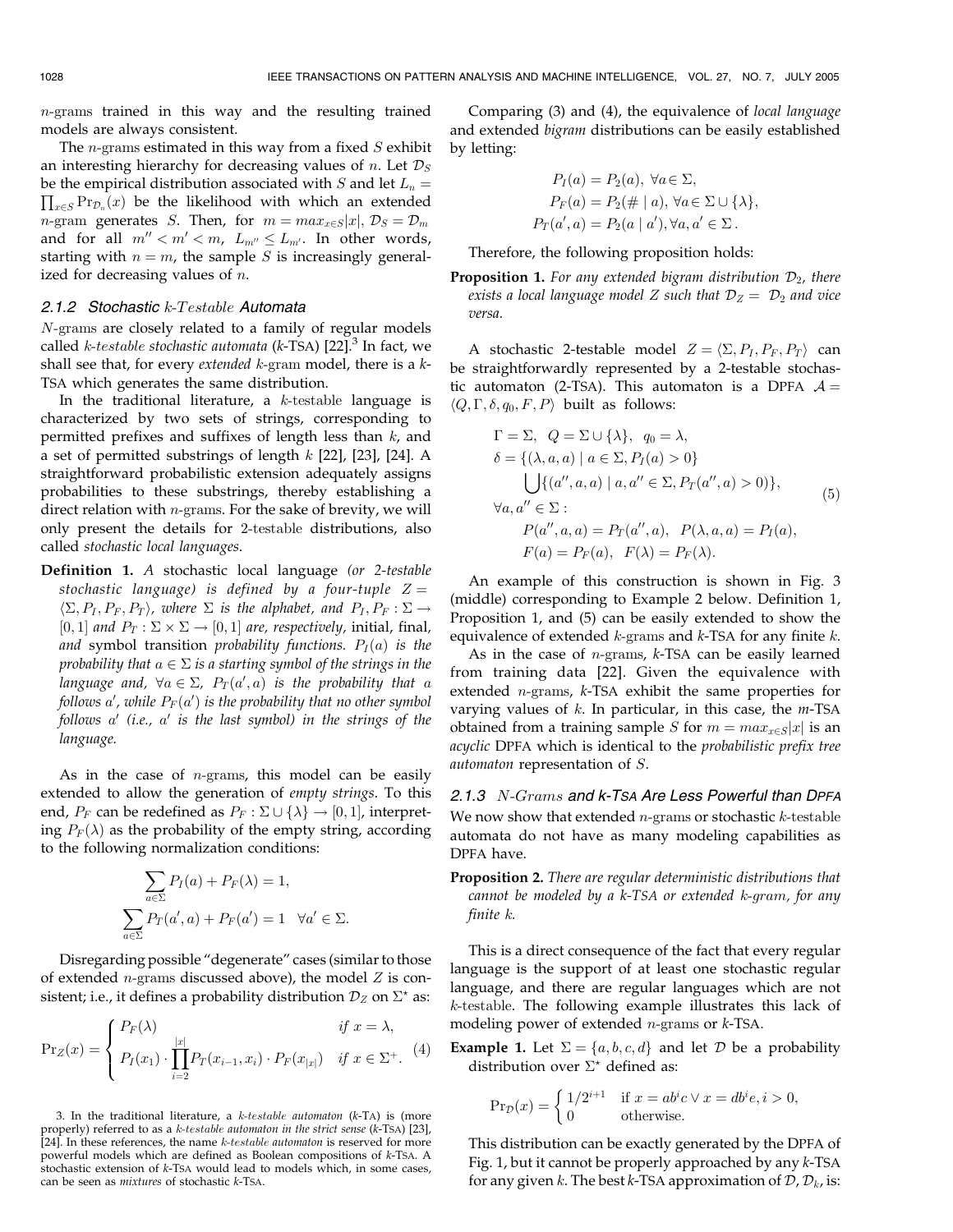

Fig. 1. A DPFA which generates a regular deterministic distribution that cannot be modeled by any  $k$ -TSA or  $n$ -gram.

$$
\Pr_{\mathcal{D}_k}(x) = 1/2^{i+1}, \quad \Pr_{\mathcal{D}_k}(x') = 0 \quad \forall i \le k - 2,
$$
  

$$
\Pr_{\mathcal{D}_k}(x) = \Pr_{\mathcal{D}_k}(x') = 1/2^{i+2} \qquad \forall i > k - 2,
$$

for any string x of the form  $ab^i c$  or  $db^i e$ , and  $x'$  of the form  $db^i c$  or  $ab^i e$ .

In other words, using probabilistic  $k$ -testable automata or extended k-grams, only the probabilities of the strings up to length  $k$  can be approached while, in this example, the error ratio<sup>4</sup> for longer strings will be at least  $1/2$  (or larger if k-TSA probabilities are estimated from a finite set of training data). As a result, for all finite values of k, the logarithmic distance  $d_{\text{log}}(\mathcal{D}, \mathcal{D}_k)$  is infinite.

This can be seen as a probabilistic manifestation of the well-known over/undergeneralization behavior of conventional k-testable automata [25].

### 2.2 Stochastic Morphism Theorem

In classical formal language theory, the morphism theorem [26] is a useful tool to overcome the intrinsic limitations of k-testable models and to effectively achieve the full modelling capabilities of regular languages in general. Thanks to this theorem, the simple class of 2-testable languages becomes a "base set" from which all the regular languages can be generated.

However, no similar tool existed so far for the corresponding stochastic distributions. This section extends the standard construction used in the proof of the morphism theorem so that a similar proposition can be proved for stochastic regular languages.

**Theorem 3 (Stochastic morphism theorem).** Let  $\Sigma$  be a finite alphabet and D a stochastic regular language on  $\Sigma^*$ . There exists then a finite alphabet  $\Sigma'$ , a letter-to-letter morphism  $h: \Sigma'^{\star} \to \Sigma^{\star}$ , and a stochastic local language over  $\Sigma'$ ,  $\mathcal{D}_2$ , such that  $\mathcal{D} = h(\mathcal{D}_2)$ , i.e.,

$$
\forall x \in \Sigma^{\star} \ \Pr_{\mathcal{D}}(x) = \Pr_{\mathcal{D}_2}(h^{-1}(x)) = \sum_{y \in h^{-1}(x)} \Pr_{\mathcal{D}_2}(y), \qquad (6)
$$

where  $h^{-1}(x) = \{y \in \Sigma'^\star \mid x = h(y)\}.$ 

The proof of this proposition is in the Appendix.

The following example illustrates the construction used in this proof and how to obtain exact 2-TSA-based models for given, possibly nondeterministic stochastic regular languages.

**Example 2.** Consider the following distribution  $D$  over  $\Sigma = \{a, b\}$ :

$$
\Pr(x) = \begin{cases} \Pr(i) & \text{if } x = ab^i, \ i \ge 0, \\ 0 & \text{otherwise,} \end{cases}
$$

4. The error-ratio for a string  $x$  is the quotient between the true and the approximated probabilities for  $x$ .



Fig. 2. Error-ratio of the probabilities provided by different  $k$ -testable automata that best approach the stochastic language of Example 2, with respect to the true probability of strings in this language.

with  $Pr(i) = p_1 \cdot (1 - p_2) \cdot p_2^i + (1 - p_1) \cdot (1 - p_3) \cdot p_3^i$  and  $p_1 = 0.5$ ,  $p_2 = 0.7$ , and  $p_3 = 0.9$ .

This distribution (which is similar to that used in Part I [1] to prove that the mean of two deterministic distributions may not be deterministic) is exactly generated by the PFA shown in Fig. 3 (left). From a purely structural point of view, the strings from the language underlying this distribution constitute a very simple local language that can be exactly generated by a trivial 2-testable automaton. However, from a probabilistic point of view,  $D$  is not regular deterministic, nor by any means *local*. In fact, it cannot be approached with arbitrary precision by any  $k$ -TSA, for any finite value of  $k$ . The best approximations for  $k = 2, 3, 4, 5$  produce errorratios greater than 2 for strings longer than 35, 40, 45, and 52, respectively, as is shown in Fig. 2. In fact, the logarithmic distance between the true and k-TSA-approximated distributions is *infinite* for any finite  $k$ . Nevertheless, the construction given by the stochastic morphism theorem yields a stochastic finite-state automaton that exactly generates D.

Using the construction of the proof of the stochastic morphism theorem, a 2-TSA,  $Z = \langle \Sigma', P_I, P_F, P_T \rangle$ , is built from the DPFA  $\mathcal{A}_0 = \langle Q, \Sigma, \delta, q_0, F, P \rangle$  shown in Fig. 3 (left) as follows:

$$
\Sigma' = \{a_2, a_3, b_2, b_3\},
$$
  
\n
$$
P_I(a_2) = P_I(a_3) = P(1, a, 2) = P(1, a, 3) = 0.5,
$$
  
\n
$$
P_F(a_2) = P_F(b_2) = F(2) = 0.3,
$$
  
\n
$$
P_F(a_3) = P_F(b_3) = F(3) = 0.1,
$$
  
\n
$$
P_T(a_2, b_2) = P_T(b_2, b_2) = P(2, b, 2) = 0.7,
$$
  
\n
$$
P_T(a_3, b_3) = P_T(b_3, b_3) = P(3, b, 3) = 0.9,
$$
  
\n(7)

all the other values of  $P_I$ ,  $P_F$ , and  $P_T$  are zero.

The corresponding 2-TSA is shown in Fig. 3 (middle). Applying the morphism  $h$  (i.e., dropping subindexes) to this automaton yields the PFA A shown in Fig. 3 (right). For any string  $x$  of the form  $ab^i$ , we have:

 $Pr_A(x) = 0.5 \cdot 0.3 \cdot 0.7^i + 0.5 \cdot 0.1 \cdot 0.9^i \ \forall i \geq 0.$ 

which is exactly the original distribution, D.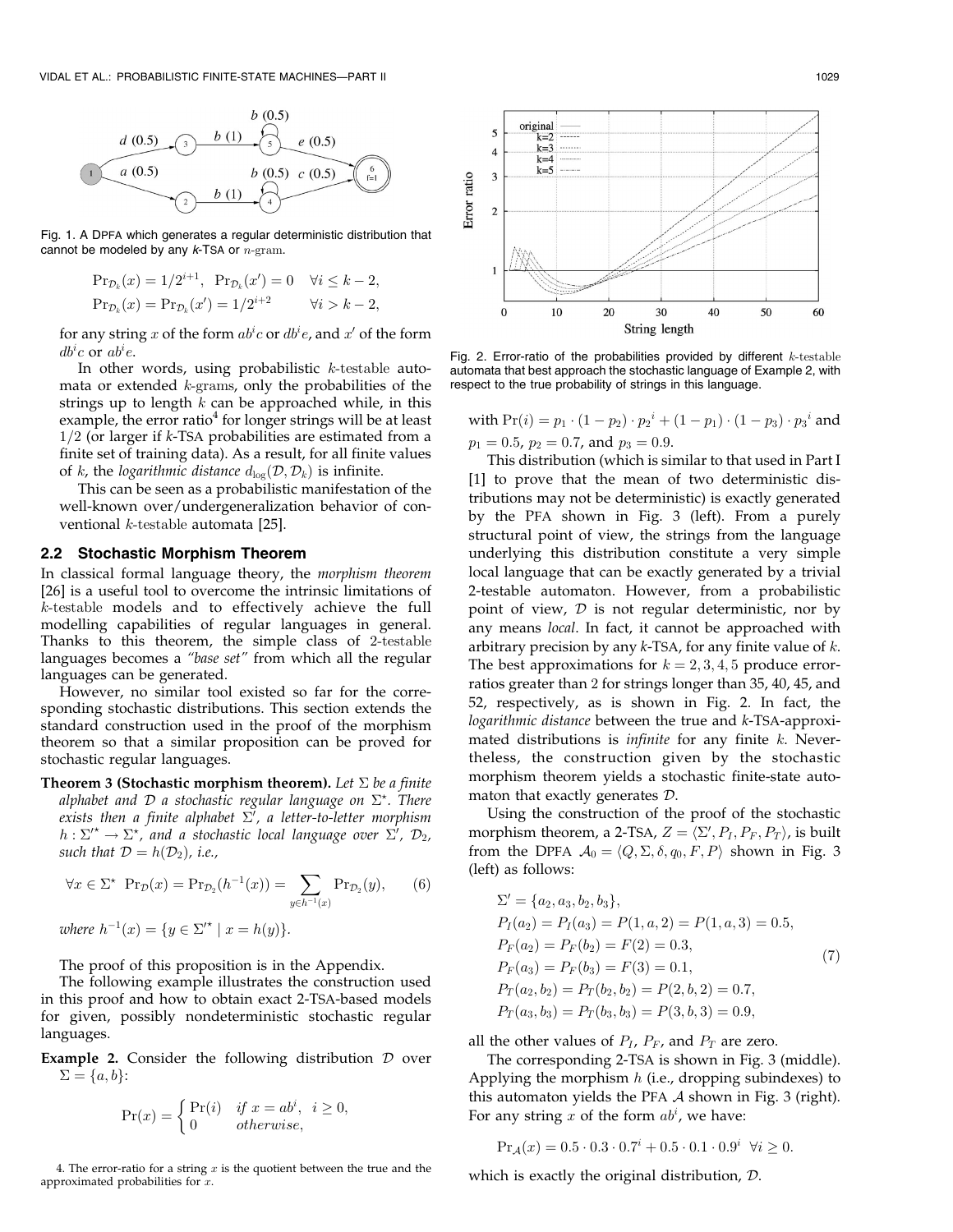

Fig. 3. Left: Finite-state stochastic automaton which generates the stochastic language of Example 2. Middle and right: Automata obtained through the construction used in the proof of the stochastic morphism theorem.

## 2.3 Hidden Markov Models

Nowadays, hidden Markov models (HMMs) are basic components of the most successful natural language processing tasks, including speech [21], [27], [28] and handwritten text recognition [29], [30], speech translation [31], [32], and shallow parsing [33], to name but a few. HMMs have also proved useful in many other pattern recognition and computer vision tasks, including shape recognition, face and gesture recognition, tracking, image database retrieval and medical image analysis [34], [35] and other less conventional applications such as financial returns modeling [36].

There exist many variants of Markov models, including differences as to whether the symbols are emitted at the states or at the transitions. See, for example, [21], [27], [28], [37].

**Definition 2.** An HMM is a 6-tuple  $\mathcal{M} = \langle \mathbf{Q}, \Sigma, \mathbf{I}, \mathbf{F}, \mathbf{T}, \mathbf{E} \rangle$ , where

- . Q is a finite set of states,
- $\Sigma$  is a finite alphabet of symbols,
- $T: (Q {q_f}) \times Q \rightarrow \mathbb{R}^+$  is a state to state transition probability function,
- $I: Q {q_f} \rightarrow \mathbb{R}^+$  is an initial state probability function,
- $\overline{E}:(Q {q_f}) \times \Sigma \rightarrow \mathbb{R}^+$  is a state-based symbol emission probability function,
- $q_f \in Q$  is a special (final) state,

subject to the following normalization conditions:

$$
\sum_{q \in Q - \{q_f\}} I(q) = 1,
$$
\n
$$
\sum_{q' \in Q} T(q, q') = 1, \quad \forall q \in Q - \{q_f\},
$$
\n
$$
\sum_{a \in \Sigma} E(q, a) = 1, \quad \forall q \in Q - \{q_f\}.
$$

We will say that the model  $M$  generates (or emits) a sequence  $x = x_1 \dots x_k$  with probability  $Pr_{\mathcal{M}}(x)$ . This is defined in two steps. First, let  $\theta$  be a valid path of length k, i.e., a sequence  $(s_1, s_2, \ldots, s_k)$  of states, with  $s_k = q_f$ . The probability of  $\theta$  is:

$$
\Pr_{\mathcal{M}}(\theta) = \mathrm{I}(s_1) \cdot \prod_{2 \leq j \leq k} \mathrm{T}(s_{j-1}, s_j)
$$

and the probability of generating x through  $\theta$  is:

$$
\Pr_{\mathcal{M}}(x \mid \theta) = \prod_{1 \leq j < k} \mathcal{E}(s_j, x_j).
$$

Then, if  $\Theta_{\mathcal{M}}(x)$  is the set of all valid paths for x, the probability that  $M$  generates  $x$  is:

$$
\Pr_{\mathcal{M}}(x) = \sum_{\theta \in \Theta_{\mathcal{M}}(x)} \Pr_{\mathcal{M}}(x \mid \theta) \cdot \Pr_{\mathcal{M}}(\theta).
$$

It should be noticed that the above model cannot emit the empty string. Moreover, as in the case of PFA, some HMMs can be deficient. Discarding these degenerate cases, it can easily be seen that  $\sum_{x \in \Sigma^+} Pr_M(x) = 1$ . Correspondingly, an HMM  $M$  defines a probability distribution  $\mathcal{D}_M$  on  $\Sigma^+$ .

In some definitions, states are allowed to remain silent or the final state  $q_f$  is not included in the definition of an HMM. As in the case of  $n$ -grams, this latter type of model defines a probability distribution on  $\Sigma<sup>n</sup>$  for each n, rather than on  $\Sigma^+$  [37].

Some relations between HMMs and PFA are established by the following propositions:

- Proposition 4. Given a PFA A with m transitions and  $Pr_A(\lambda) = 0$ , there exists an HMM M with at most m states, such that  $\mathcal{D}_{\mathcal{M}} = \mathcal{D}_{\mathcal{A}}$ .
- **Proposition 5.** Given an HMM  $M$  with n states, there exists a PFA A with at most n states such that  $D_A = D_M$ .

In order to have a self-contained article, the proofs of Propositions 4 and 5 are given in the Appendix (Sections A.1 and A.3). They nonetheless also appear in [8] using a slightly different method regarding Proposition 4.

## 3 LEARNING PROBABILISTIC AUTOMATA

Over the years, researchers have attempted to learn, infer, identify, or approximate PFA from a given set of data. This task, often called language modeling [38], is seen as essential when considering pattern recognition [27], machine learning [39], computational linguistics [40], or biology [14]. The general goal is to construct a PFA (or some alternative device) given data assumed to have been generated from this device, and perhaps the partial knowledge of the underlying structure of the PFA. A recent review on probabilistic automata learning appears in [8]. Here, only a quick, in most cases complementary, review, along with a set of relevant references, will be presented. We will distinguish here between the estimation of the probabilities given an automaton structure and the identification of the structure and probabilities altogether.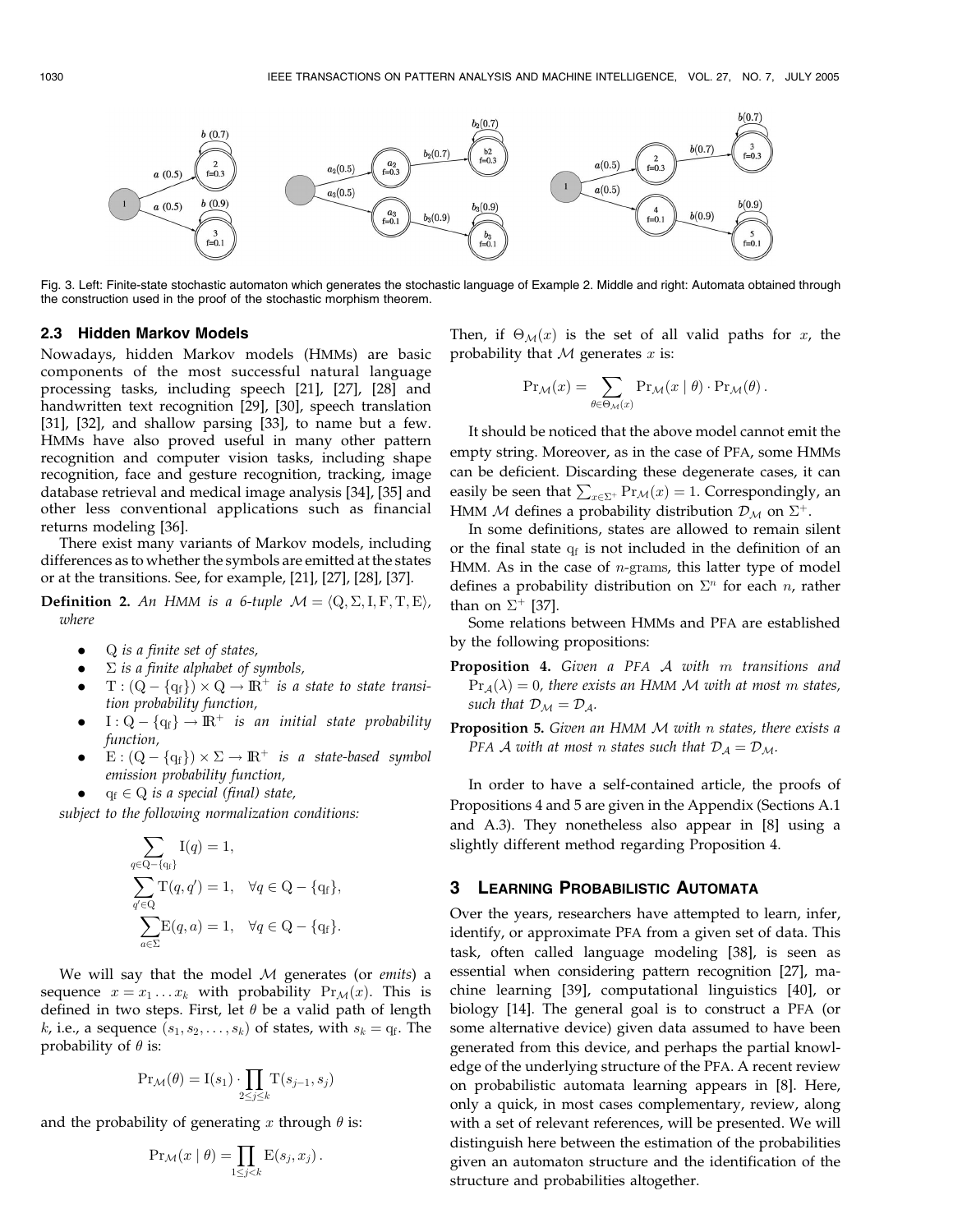## 3.1 Estimating PFA Probabilities

The simplest setting of this problem arises when the underlying structure corresponds to an  $n$ -gram or a  $k$ -TSA. In this case, the estimation of the parameters is as simple as the identification of the structure [21], [22].

We assume more generally that the structural components,  $\Sigma$ ,  $Q$ , and  $\delta$ , of a PFA  ${\cal A}$ , are given. Let S be a finite sample of training strings drawn from a regular distribution D. The problem is to estimate the probability parameters  $I, P, F$  of A in such a way that  $\mathcal{D}_A$  approaches  $\mathcal{D}$ .

Maximum likelihood (ML) is one of the most widely adopted criteria for this estimation:

$$
(\hat{I}, \hat{P}, \hat{F}) = \underset{I, P, F}{\text{argmax}} \prod_{x \in S} \Pr_{\mathcal{A}}(x). \tag{8}
$$

Maximizing the likelihood is equivalent to minimizing the empirical cross entropy  $\mathcal{X}(S, \mathcal{D}_\mathcal{A})$  (see Section 6 of [1]). It can be seen that, if  $D$  is generated by some PFA  $A'$  with the same structural components of A, optimizing this criterion guarantees that  $\mathcal{D}_A$  approaches  $\mathcal D$  as the size of S goes to infinity [41].

The optimization problem (8) is quite simple if the given automaton is deterministic [42]. Let  $\langle Q, \Sigma, \delta, q_0, F, P \rangle$  be the given DPFA whose parameters  $F$  and  $P$  are to be estimated. For all  $q \in Q$ , a ML estimation of the probability of the transition  $P(q, a, q')$  is obtained by just counting the number of times this transition is used in the deterministic derivations of the strings in  $S$  and normalizing this count by the frequency of use of the state  $q$ . Similarly, the final state probability  $F(q)$  is obtained as the relative frequency of state  $q$  being final through the parsing of  $S$ . Probabilistic parameters of nonambiguous PFA or  $\lambda$ -PFA can also be easily ML-estimated in the same way.

However, for general (nondeterministic, ambiguous) PFA or  $\lambda$ -PFA, multiple derivations are possible for each string in S and things become more complicated. If the values of I, P, and F of A are constrained to be in  $\mathbb{Q}^+$ , the decisional version of this problem is clearly in NP and the conjecture is that this problem is at least NP-Hard. In practice, only locally optimal solutions to the optimization (8) are possible.

As discussed in [5], the most widely used algorithmic solution to (8) is the well-known expectation-maximization (EM) Baum-Welch algorithm [2], [3], [6]. It iteratively updates the probabilistic parameters  $(I, F, \text{and } P)$  in such a way that the likelihood of the sample is guaranteed not to decrease after each iteration. The parameter updating is based on the forward and backward dynamic programming recurrences to compute the probability of a string discussed in Section 3 of [1]. Therefore, the method is often referred to as backwardforward reestimation. The time and space complexities of each Baum-Welch iteration are  $\mathcal{O}(M \cdot N)$  and  $\mathcal{O}(K \cdot L + M)$ , respectively, where  $M = |\delta|$  (number of transitions),  $K =$ |Q| (number of states),  $N = ||S||$  (number of symbols in the sample), and  $L = \max_{x \in S} |x|$  (length of the longest training string) [5].

Using the optimal path (Viterbi) approximation rather than the true (forward) probability (see [1], Section 3.2, and Section 3.1, respectively) in the function to be optimized (8), a simpler algorithm is obtained, called the Viterbi reestimation algorithm. This is discussed in [5], while reestimation

algorithms for other criteria different from ML can be found in [7], [43], [44], [45].

Baum-Welch and Viterbi reestimation techniques adequately cope with the multiple-derivations problem of ambiguous PFA. Nevertheless, they can also be applied to the simpler case of nonambiguous PFA and, in particular, the deterministic PFA discussed above. In these cases, the following properties hold:

Proposition 6. For nonambiguous PFA (and for DPFA in particular),

- 1. the Baum-Welch and the Viterbi reestimation algorithms produce the same solution,
- 2. the Viterbi reestimation algorithm stops after only one iteration, and
- 3. the solution is unique (global maximum of (8)).

## 3.2 Learning the Structure

We will first informally present the most classic learning paradigms and discuss their advantages and drawbacks. We will then present the different results of learning.

#### 3.2.1 Learning Paradigms

In the first learning paradigm, proposed by Gold [46], [47], there is an infinite source of examples that are generated following the distribution induced by a hidden target. The learning algorithm is expected to return some hypothesis after each new example, and we will say that the class is identifiable in the limit with probability one if whatever target the algorithm identifies is the target (i.e., there is a point from which the hypothesis is equivalent to the target) with probability one.

The main drawbacks of this paradigm are:

- . it does not entail complexity constraints,
- . we usually do not know if the amount of data needed by the algorithm is reached, and
- . an algorithm can be proven to identify in the limit and might return arbitrary bad answers if the required amount of data is not provided.

Despite these drawbacks, the identification in the limit paradigm can be seen as a necessary condition for learning a given class of model. If this condition is not met, that means that some target is not learnable.

A second learning paradigm was proposed by Valiant and extended later [48], [49], [50], [51], [52]. This paradigm, called probably approximately correct (PAC) learning, requires that the learner returns a good approximation of the target with high probability. The words good and high are formalized in a probabilistic framework and are a function of the amount of data provided.

These frameworks have been adapted to the cases where the target concept is a probabilistic model [19], [53], [54], [55], [56], [57], [58].

Finally, another framework comes from traditional methods for HMM estimation. In this framework, the structure of the model is somehow parameterized and learning is seen as a problem of parameter estimation. In the most general statement of this problem for PFA, only the alphabet (of size  $n$ ) and the number of states  $(m)$  are given and the problem is to estimate the probabilities of all the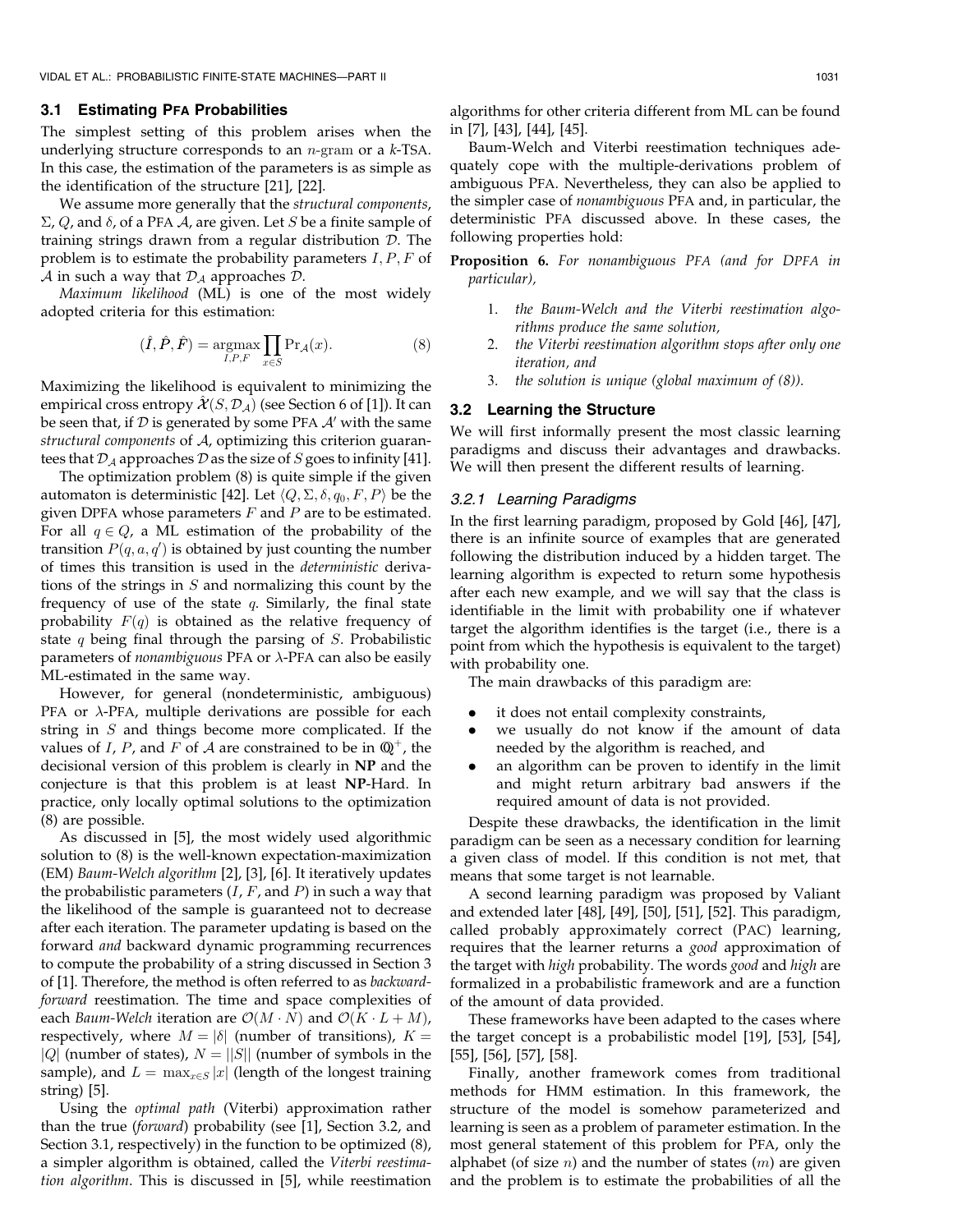$n \cdot m^2$  possible transitions. As discussed in Section 3.1, the Baum-Welch (or the Viterbi) algorithm can be used for a locally optimal estimation of these parameters. However, given the very large amount of parameters, this general method has seldom proved useful in practice. Related approaches where the amount of parameters to estimate is explicitly constrained are discussed in [8].

#### 3.2.2 What Can Be Learned?

This section addresses previous works related to the learning of probabilistic finite-state automata. The first results came from Horning [53], who showed that any recursively enumerable class of languages can be identified in the limit with probability one. The problem of the proof —among others of the same spirit [54], [55]—is that it does not provide us with a reasonable algorithm to perform the learning task.

A more constructive proof, relying on a reasonable algorithm, was proposed in [57]: Identification in the limit of DPFA is shown. This proof is improved in [59] with results concerning the identification of rational random variables.

Work has also been done in the Probably Approximately Correct (PAC) learning paradigm. The results are rather different depending on the object we want to infer and/or what we know about it. Actually, Abe and Warmuth [17] showed that nondeterministic acyclic automata that defined a probability distribution over  $\Sigma<sup>n</sup>$ , with n and  $\Sigma$  known, could be approximated in polynomial time. Moreover, they showed that learnability is not polynomial in the size of the vocabulary. Kearns et al. [18] showed that an algorithm that aims at learning a probabilistic function cannot reach its goal<sup>5</sup> if the probability distribution can be generated by a DPFA over  $\{0,1\}^n$ . Thus, knowing the class of the object we want to infer helps the inference a lot since the object dealt with in [17] are more complex than the ones addressed in [18]. Following this idea, Ron et al. [19] proposed a practical algorithm that converges in a PAC-like framework that infers a restricted class of acyclic automata. More recently, Clark and Thollard [58] showed that the result holds with cyclic automata as soon as a bound on the expected length of the generated strings is known.

#### 3.2.3 Some Algorithms

If we restrict ourselves to the class of  $n$ -gram or  $k$ -TSA distributions, as previously mentioned, learning both the structure and the probabilities of  $n$ -grams or  $k$ -TSA is simple and already very well-known [21], [22]. For more general PFAs, another strategy can be followed: First, the probabilistic prefix tree automaton (PPTA), which models the given training data with maximum-likelihood, is constructed. This PPTA is then generalized using state-merging operations. This is usually called the state-merging strategy.

Following this strategy, Carrasco and Oncina [60] proposed the ALERGIA algorithm for DPFA learning. Stolcke and Omohundro [20] proposed another learning algorithm that infer DPFA based on Bayesian learning. Ron et al. [19] reduced the class of the language to be learned and provided another state-merging algorithm and Thollard et al. [61] proposed the MDI algorithm under the same framework. MDI has been shown to outperform ALERGIA on a natural language modeling task [61] and on shallow parsing [62]. A recent variant of ALERGIA was proposed in [63] and evaluated on a natural language modeling task. A modification of this algorithm was also used in [64] to discover the underlying model in structured text collections.

# 3.2.4 Other Learning Approaches

While not a learning algorithm in itself, a (heuristic) general learning scheme which is worth mentioning can be derived from the stochastic morphism theorem shown in Section 2.2. In fact, the use of the conventional morphism theorem [26] was already proposed in [65] to develop a general methodology for learning general regular languages, called "morphic generator grammatical inference" (MGGI). The basic idea of MGGI was to rename the symbols of the given alphabet in such a manner that the syntactic restrictions which are desirable in the target language can be described by simple local languages. MGGI constitutes an interesting engineering tool which has proved very useful in practical applications [25], [65].

We briefly discuss here how the stochastic morphism theorem can be used to obtain a stochastic extension of this methodology, which will be called stochastic MGGI (SMGGI).

Let *S* be a finite sample of training sentences over  $\Sigma$  and let  $\Sigma'$  be the alphabet required to implement an adequate *renaming function g:*  $S \to \Sigma'^\star$ . Let  $h: \Sigma'^\star \to \Sigma^\star$  be a letter-toletter morphism; typically, one such that  $h(g(S)) = S$ . Then, a 2-TSA model can be obtained and the corresponding transition and final-state probabilities max-likelihood estimated from  $g(S)$  using conventional bigram learning or the 2-TSI algorithm [22].

Let  $\mathcal{D}_2(g(S))$  be the stochastic local language generated by this model. The final outcome of SMGGI is then defined as the regular distribution  $\mathcal{D} = h(\mathcal{D}_2(g(S)))$ ; that is:

$$
\forall x \in \Sigma^*, \ \Pr_{\mathcal{D}}(x) = \sum_{y \in h^{-1}(x)} \Pr_{\mathcal{D}_2(g(S))}(y), \tag{9}
$$

where  $h^{-1}(x) = \{y \in \Sigma'^* : y = h(x)\}.$ 

From a practical point of view, the morphism  $h$  is just applied to the terminal symbols of the 2-TSA generating  $\mathcal{D}_2(g(S))$ . While this automaton (defined over  $\Sigma'$ ) has deterministic structure and is therefore unambiguous, after applying  $h$ , the resulting automaton is often ambiguous, thus precluding a simple max-likelihood estimation of the corresponding transition and final state probabilities. Nevertheless, (9) allows us to directly use the the 2-TSA probabilities with the guarantee that they constitute a proper estimation for the possibly ambiguous resulting automaton.

#### 3.3 Smoothing Issues

The goal of smoothing is estimating the probability of events that have never been seen in the training data available. From the theoretical point of view, smoothing must be taken into account since estimates must behave well on the whole set  $\Sigma^*$ . From the practical point of view,

<sup>5.</sup> Actually, the authors showed that this problem was as hard as learning parity functions in a noisy setting for the nonprobabilistic PAC framework. This problem is generally believed to be untractable.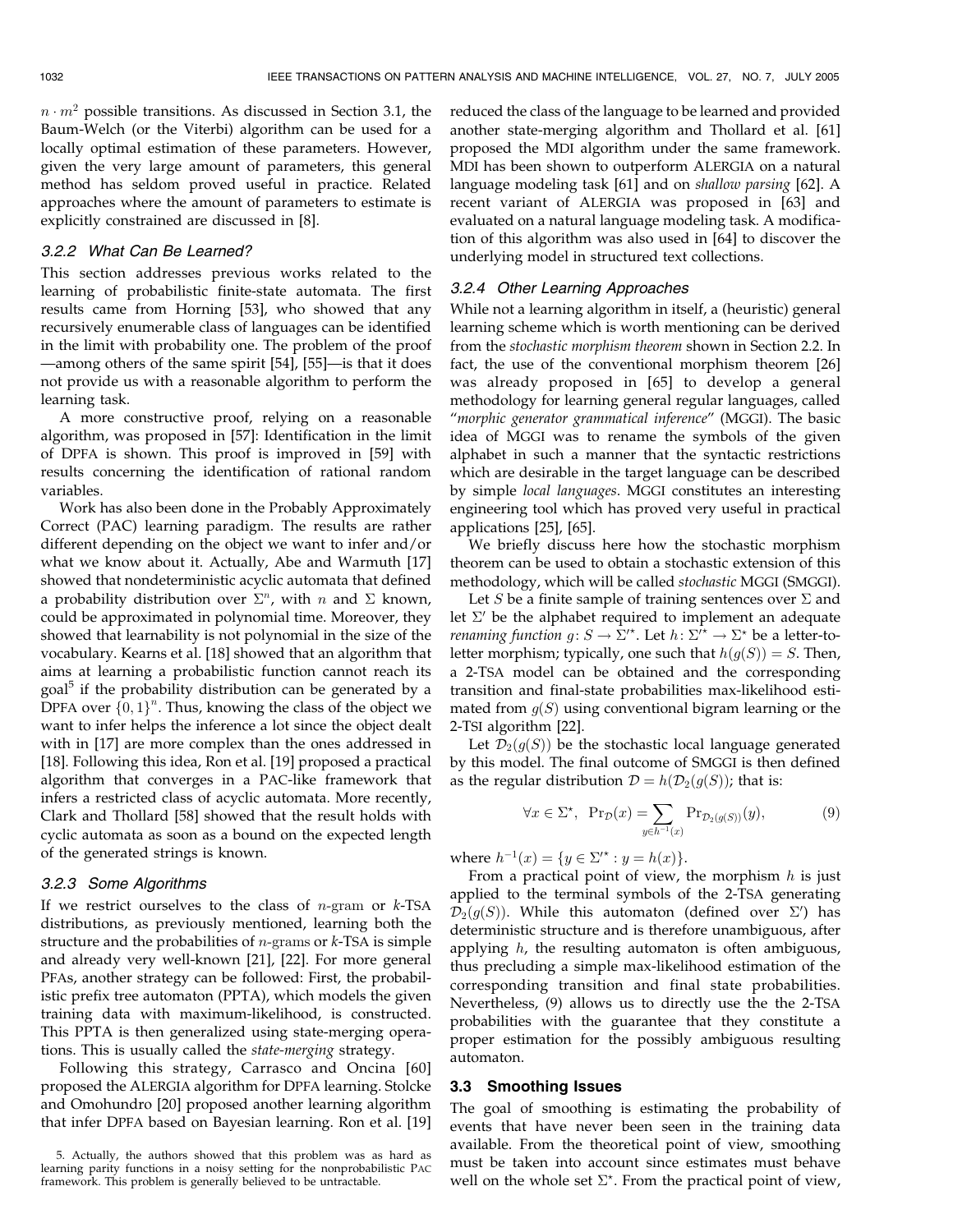we saw that the probability of a sequence is computed using products of probabilities associated with the symbols. Smoothing is necessary to distinguish a very probable sequence with a unique unknown symbol (e.g., in natural language modeling this can be a sentence with an unknown proper noun) from a sequence composed of impossible concatenations of symbols.

Even though some work has been done in order to theoretically justify some smoothing techniques—e.g., the Good-Turing estimator [39], [66]—smoothing has mainly been considered from the practical point of view. The main line of research is considering the  $n$ -gram model as the base model and a back-off strategy as the smoothing technique [10], [38], [67], [68], [69]. In the back-off strategy, another model is used (usually a more general one) in order to estimate the probability of a sequence; for example, if there is no trigram to estimate a conditional probability, a bigram can be used to do it. In order to guarantee an overall consistent model, several variants have been considered. After the backing-off, the trigram can again be used to estimate the probabilities.

Smoothing PFA is a harder problem. Even if we can think about backing-off to simpler and more general models, it is not easy to use the PFA to continue the parsing after the backing-off. A first strategy consists in backing-off to a unigram and finishing the parsing in the unigram [70] itself. A more clever strategy is proposed by Llorens et al. [71], which use a (recursively smoothed)  $n$ -gram as a back-off model. The history of each PFA state is computed in order to associate it with the adequate  $n$ -gram state(s). Parsing can then go back and forth through the full hierarchy of PFA and *m*-gram states,  $0 < m \le n$ , as needed for the analysis of any string in  $\Sigma^*$ . This strategy performs better in terms of predicting power, but is obviously more expensive in terms of computing time. An error correcting approach can also be used, which consists in looking for the string generated by the PFA that with maximum likelihood may have been "distorted" (by an error model) into the observed string [11], [72].

Smoothing can be considered either as a distribution estimation technique or as a postprocessing technique used to improve the result of a given estimator. Some other pre/ postprocessing techniques have been proposed in order to improve a machine learning algorithm.

In the spirit of preprocessing the data, Dupont and Chase [73] cluster the data using a statistical clustering algorithm [74]. The inference algorithm will then provide a classmodel. This technique allows them to work on tasks with large vocabularies (e.g., 65,000 words). Moreover, it seems to improve the power of prediction of the model. Another way of dealing with the data is by typing it. For example, in natural language processing, we can type a word using some syntactic information such as the part of speech it belongs to. The idea is to take external information into account during the inference. A general framework for taking into account typed data for the inference of PFA was studied in [75].

Another technique that preprocesses the data is bagging [76]. It was successfully adapted to the inference of PFA applied on a noun phrase chunking task [62].

## 4 PROBABILISTIC EXTENSIONS

A number of natural extensions of the PFA and DPFA have been proposed. We mention in the sequel some of the most important ones. These include probabilistic finite-state transducers and stochastic finite-state tree automata. These models are related with the more general stochastic context-free grammars, for which a short account is also given.

#### 4.1 Probabilistic Finite-State Transducers

Stochastic finite-state transducers (SFSTs) are similar to PFA but, in this case, two different alphabets are involved: source  $(\Sigma)$  and target  $(\Delta)$  alphabets. Each transition in a SFST has attached a source symbol and a (possibly empty) string of target symbols.

Different types of SFSTs have been applied with success in some areas of machine translation and pattern recognition [77], [78], [79], [80], [81], [82], [83]. On the other hand, in [40], [84], [85], weighted finite-state transducers are introduced. Another (context-free) generalization, head transducer models, was proposed in [86], [87].

An SFST  $\mathcal T$  is defined as an extension of PFA:  $\mathcal T =$  $\langle Q, \Sigma, \Delta, \delta, I, F, P \rangle$ , where  $Q$  is a finite set of states;  $\Sigma$  and  $\Delta$ are the source and target *alphabets,* respectively;  $\delta \subseteq$  $Q \times \Sigma \times \Delta^* \times Q$  is a set of transitions;  $I: Q \to \mathbb{R}^+$  and F:  $Q \rightarrow \mathbb{R}^+$  are the *initial* and *final-state probabilities*, respectively; and  $P: \delta \to \mathbb{R}^+$  are the transition probabilities, subject to the following normalization constraints:

$$
\sum_{q \in Q} I(q) = 1,
$$
  
\n
$$
\forall q \in Q, F(q) + \sum_{a \in \Sigma, q' \in Q, y \in \Delta^*} P(q, a, y, q') = 1.
$$

A particular case of SFST is the deterministic SFST, where  $(q, a, u, r) \in \delta$  and  $(q, a, v, s) \in \delta$  implies  $u = v$  and  $r = s$ . A slightly different type of deterministic SFST is the subsequential transducer (SST) which can produce an additional target substring when the end of the input string has been detected.

In a similar was as a PFA generates an inconditional distribution on  $\Sigma^*$ , if a SFST has no useless states it generates a joint distribution Pr<sub>T</sub> on  $\Sigma^* \times \Delta^*$ .

Given a pair  $(t, x) \in \Delta^* \times \Sigma^*$ , the computation of  $Pr_T(t, x)$ is quite similar to the computation of  $Pr_A(x)$  for a PFA A [81]. Other related problems arise in the context of SFST [7], [88]. Among the most interesting ones is the stochastic *translation problem:* Given a SFST T and  $x \in \Sigma^*$ , compute:<sup>6</sup>

$$
\underset{t \in \Delta^*}{\operatorname{argmax}} \ \Pr_{\mathcal{T}}(t, x). \tag{10}
$$

This problem has been proven to be NP-Hard [88], but an approximate solution can be computed in polynomial time by using an algorithm similar to the Viterbi algorithm for PFA [7], [43].

For certain particular cases of SFSTs, the (exact) stochastic translation problem is computationally tractable. If the SFST T is nonambiguous in the translation sense ( $\forall x \in \Sigma^*$  there are not two target sentences  $t, t' \in \Delta^{\star}$ ,  $t \neq t'$ , such that

<sup>6.</sup> SFSTs can be used in statistical machine translation, where the problem is to find a target-language sentence that maximizes the conditional probability  $Pr(t | x)$ . This is equivalent to (10); i.e.,  $max_t Pr(t | x) =$  $\max_t \Pr(t, x)$ .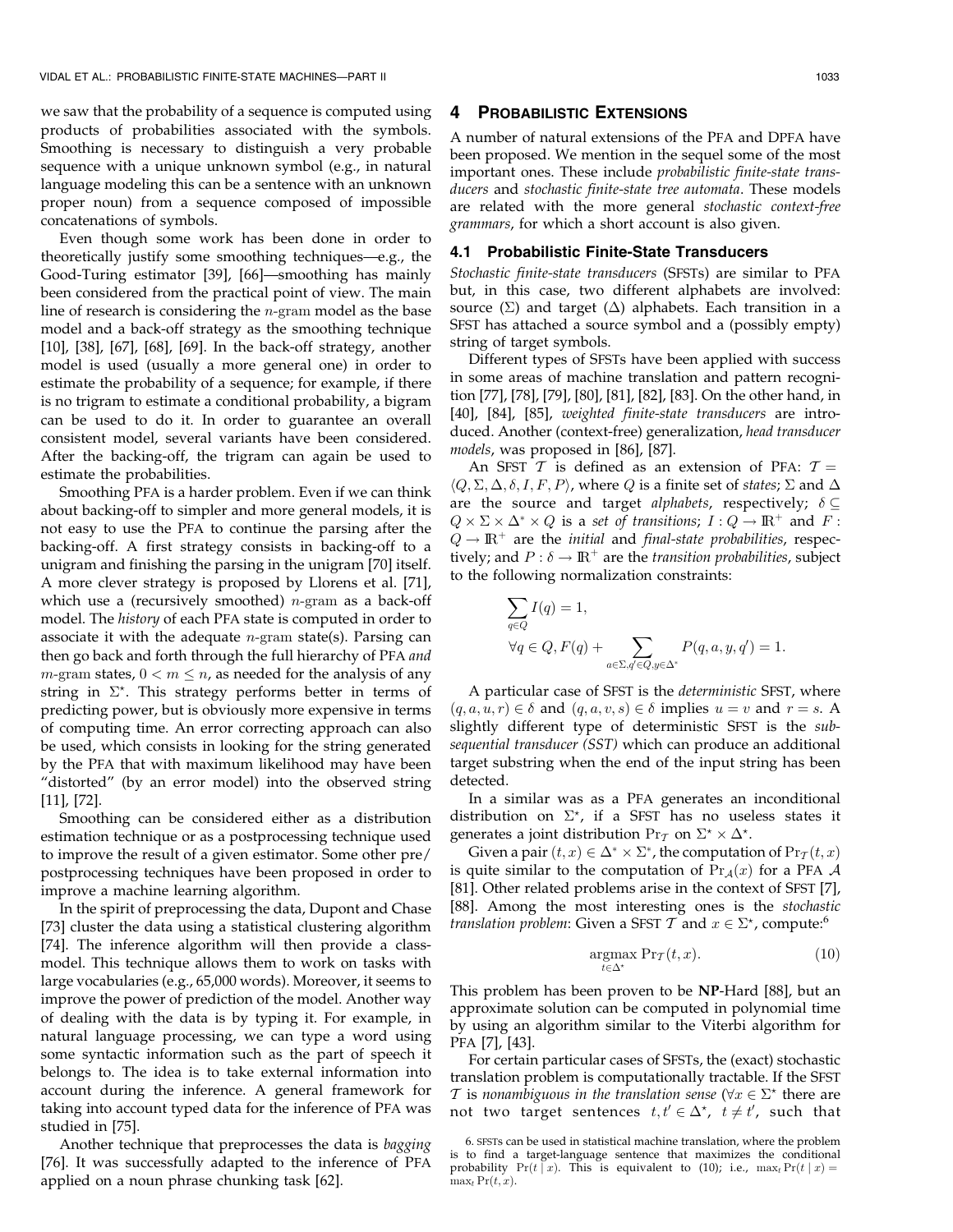$Pr_T(t, x) > 0$  and  $Pr_T(t', x) > 0$ ), the translation problem is polynomial. Moreover, if T is simply nonambiguous ( $\forall x \in \Sigma^*$ and  $\forall t \in \Delta^*$  there are not two different sequences of states that deal with  $(x, t)$  with probability greater then zero), the translation problem is also polynomial. In these two cases, the computation can be carried out using an adequate version of the Viterbi algorithm. Finally, if  $T$  is subsequential, or just deterministic with respect to the input symbol, the stochastic translation problem is also polynomial, though, in this case, the computational cost is  $\mathcal{O}(|x|)$ , independent of the size of  $T$ .

The components of an SFST (states, transitions, and the probabilities associated to the transitions) can be learned from training pairs in a single process or in a two-step process. In the latter case, first the structural component is learned and next the probabilistic components are estimated from training samples. The GIATI (Grammatical Inference and Alignments for Translator Inference) $^7$  is a technique of the first type [81], [89], while OSTIA (Onward Subsequential Transducer Inference Algorithm) and OMEGA (OSTIA Modified for Employing Guarantees and Alignments) are techniques for learning the structural component of a SFST [79], [80]. Only a few other techniques exist to infer finite-state transducers [77], [90], [91], [92]. To estimate the probabilistic component in the two-step approaches, maximum likelihood or other criteria can be used [7], [45], [93]. One of the main problems associated with the learning process is the modeling of events not seen in the training set. As previously discussed for PFA, this problem can be tackled by using smoothing techniques; either in the estimation of the probabilistic components of the SFSTs [94] or within of the process of learning both components [81].

#### 4.2 Stochastic Context-Free Grammars

Stochastic context-free grammars are the natural extension of probabilistic finite-state transducers. These models are defined as a tuple  $\langle Q, \Sigma, S, R, P \rangle$ , where Q is a set of nonterminal symbols,  $\Sigma$  is an finite alphabet,  $S \in Q$  is the initial symbol, R is a set of rules  $A \to \omega$  with  $\omega \in (Q \cup \Sigma)^*$ , and  $P: R \to \mathbb{R}^+$  is the set of probabilities attached to the rules such that  $\sum_{\omega \in (Q \cup \Sigma)^*} P(A \to \omega) = 1$  for all  $A \in Q$ .

In general, parsing strings with these models is in  $\mathcal{O}(n^3)$ (although quadratic algorithms can be designed for special types of stochastic context-free grammars) [4], [5]. Approximations to stochastic context-free grammars using probabilistic finite-state automata have been proposed in [95], [96]. Algorithms for the estimation of the probabilities attached to the rules are basically the inside-outside algorithm [4], [97] and a Viterbi-like algorithm [98]. The relation between the probability of the optimal path of states and the probability of generating a string has been studied in [99]. The structure of stochastic context-free grammars (the nonterminal symbols and the rules) can currently be learned from examples [100], [101], [102] in very limited settings only (when grammars are even linear). An alternative line is to learn the context-free grammar from the examples and by ignoring the distribution: Typically, Sakakibara's reversible grammars [103] have been used for this purpose; then, the inside-outside algorithm is used to estimate the probabilities.

7. In earlier papers, this technique was called MGGI (Morphic Generator Transducer Inference).

There are also extensions of stochastic context-free grammars for translation: stochastic syntax-directed translation schemata [104] and head transducer models were proposed in [86], [87].

#### 4.3 Stochastic Finite-State Tree Automata

Stochastic models that assign a probability to a tree can be useful, for instance, in natural language modeling to select the best parse tree for a sentence and resolve structural ambiguity. For this purpose, finite-state automata that operate on trees can be defined [15]. In contrast to the case of strings, where the automaton computes a state for every prefix, a frontier-to-root tree automaton processes the tree bottom-up and state is computed for every subtree. The result depends on both the node label and the states obtained after the node subtrees. Therefore, a collection of transition functions, one for each possible number of subtrees, is needed. This probabilistic extension defines a probability distribution over the set  $T_{\Sigma}$  of labeled trees.

A probabilistic finite-state tree automaton (PTA) is defined as  $\langle Q, \Sigma, \Delta, P, \rho \rangle$ , where

- $Q$  is a finite set of states,
- $\bullet$   $\Sigma$  is the alphabet,
- $\bullet$   $\Delta = \{\delta_0, \delta_1, \ldots, \delta_M\}$  is a collection of transition sets  $\delta_m \subset Q \times \Sigma \times Q^m$ ,
- *P* is a collection of functions  $P = \{p_0, p_1, p_2, \ldots, p_M\}$ of the type  $p_m : \delta_m \to [0,1]$ , and
- $\rho$  are the root probabilities  $\rho: Q \to [0, 1].$

The required normalizations are

$$
\sum_{q \in Q} \rho(q) = 1,\tag{11}
$$

and, for all  $q \in Q$ ,

$$
\sum_{a\in\Sigma}\sum_{m=0}^M\sum_{i_1,\dots,i_m\in Q:\atop{(q,a,i_1,\dots,m)\in\delta_m}}p_m(q,a,i_1,\dots,i_m)=1. \hspace{1cm} (12)
$$

The probability of a tree  $t$  in the stochastic language generated by A is defined as

$$
p(t | A) = \sum_{q \in Q} \rho(q) \cdot \pi(q, t), \qquad (13)
$$

where  $\pi(q, t)$  is recursively defined as:

$$
\pi(q,t) = \begin{cases}\np_0(q,a) & \text{if } t = a \in \Sigma, \\
\sum_{\substack{i_1,\dots,i_m \in Q:\\(q,a,i_1,\dots,i_m) \in \delta_m}} p_m(q,a,\delta(t_1),\dots,\delta(t_m)) \cdot \\
\vdots & \pi(i_1,t_1)\cdots\pi(i_m,t_m), \\
\text{if } t = a(t_1\cdots t_m) \in T_\Sigma - \Sigma, \\
0 & \text{otherwise.} \n\end{cases}
$$
\n
$$
(14)
$$

As in the case of PFA, it is possible to define deterministic PTA as those where the set  $\{q \in Q : (q, a, i_1, \ldots, i_m) \in \delta_m\}$ has size at most 1 for all  $a \in \Sigma$ , for all  $m \ge 0$ , and for all  $i_1, \ldots, i_m \in Q$ . In such a case, a minimal automaton can be defined and it can be identified from samples [15].

In contrast, the consistency of probabilistic tree automata is not guaranteed by (11) and (12) even in the absence of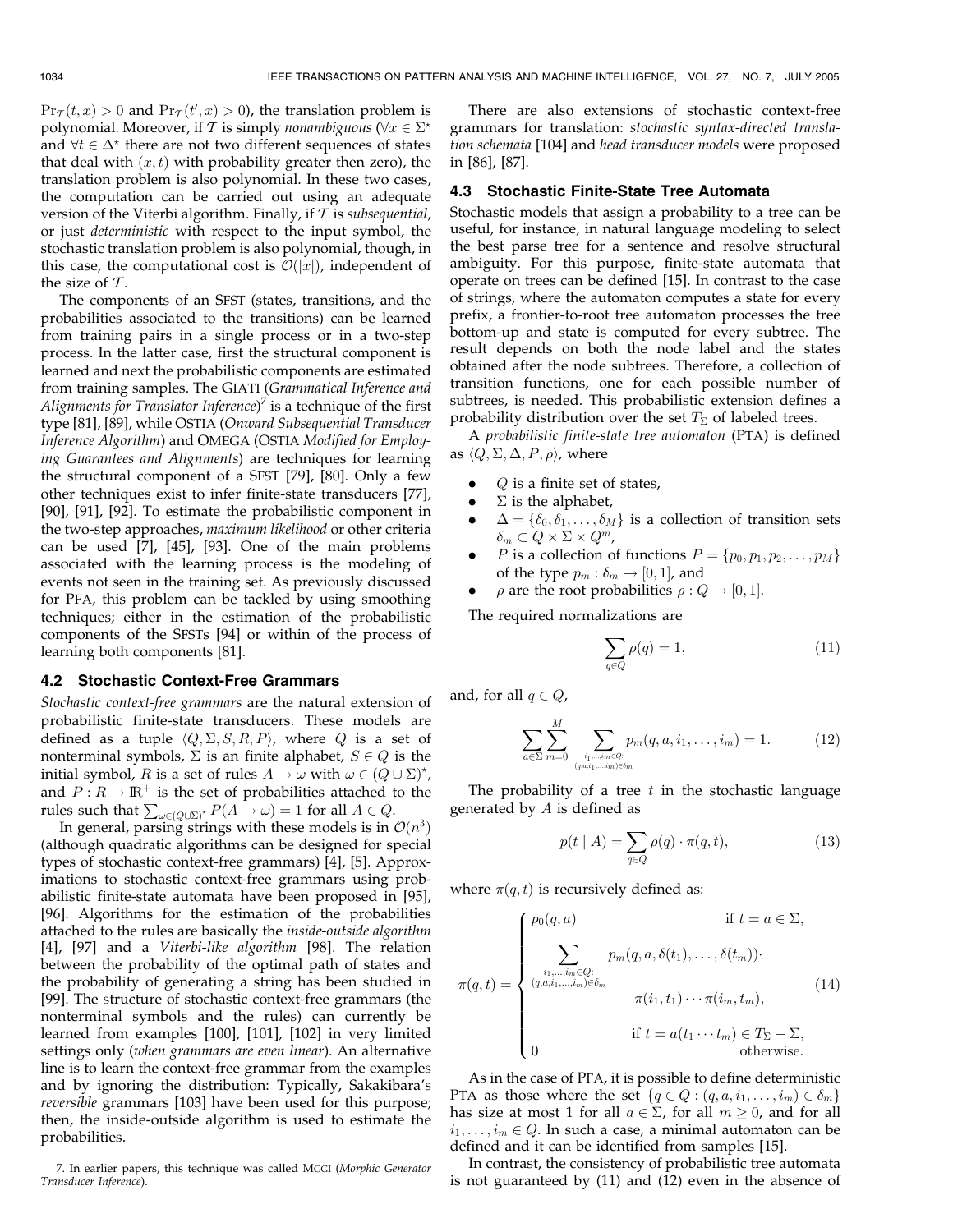useless states. Consistency requires that the spectral radius of the production matrix  $\Lambda$  defined below is strictly smaller than 1 [42]:

$$
\Lambda_{ij} = \sum_{a \in \Sigma} \sum_{m=1}^{M} \sum_{\substack{i_1, i_2, \dots, i_m \in Q: \ i_i, a, i_1, \dots, i_m \in Q:}} p_m(i, a, i_1, i_2, \dots, i_m)
$$
\n
$$
(15)
$$
\n
$$
(1(j, i_1) + \dots + 1(j, i_m)),
$$

where  $1(i, j)$  is Kronecker's delta defined before.

# 5 CONCLUSION

We have, in this paper, proposed a survey of the properties concerning deterministic and nondeterministic probabilistic finite-state automata. A certain number of results have been proved and others can be fairly straightforwardly derived from them. On the other hand, we have left many questions not answered in this work. They correspond to problems that, to our knowledge, are open or, even in a more extensive way, to research lines that should be followed. Here are some of these:

- 1. We studied in the section concerning topology of part I [1] the questions of computing the distances between two distributions represented by PFA. In the case where the PFA are DPFA the computation of the  $L_2$  distance and of the Kullback-Leibler divergence can take polynomial time, but what about the  $L_1$ ,  $L_{\infty}$ , and logarithmic distances?
- 2. In the same trend, it is reasonably clear that, if at least one of the distributions is represented by a PFA, the problem of computing or even approximating the  $L_1$  (or  $L_{\infty}$ ) is NP-hard. What happens for the other distances? The approximation problem can be defined as follows: Given an integer  $m$  decide if  $d(D, D') < \frac{1}{m}.$
- 3. In [105], the question of computing the weight of a language inside another (or following a regular distribution) is raised. Technically, it requires computing  $\sum_{w \in L_A} PrB(w)$ , where A is a DFA and B is a DPFA. Techniques for special cases are proposed in [105], but the general question is not solved. The problem is clearly polynomially solvable; the problem is that of finding a fast algorithm.
- 4. The equivalence of HMM has been studied in [106], where it is claimed that it can be tested in polynomial time. When considering the results from our Section 2.3, it should be possible to adapt the proof in order to obtain an equivalent result for PFA.
- 5. We have provided a number of results on distances in the section concerning distances of part I [1]. Yet, a comparison of these distances and how they relate to learning processes would be of clear interest. From the theoretical point of view, in a probabilistic PAC learning framework, the error function used is usually the Kullback-Leibler divergence [17], [18], [19], [56], [58]. As we mentioned, many other measures exist and it should be interesting to study learnability results while changing the similarity measure.
- 6. Smoothing is a crucial issue for language modeling (see Section 3.3). Good smoothing techniques for PFA and DPFA would surely improve the modeling capacities of these models and it can be conjectured that they might perform better than standard techniques.
- 7. Testing the closeness of two distributions from samples is also an issue that matters: Whether to be able to use larger data sets for learning or to be able to decide merging in learning algorithms, one wishes to be able to have a simple test to decide if two samples come from the same (or sufficiently similar) distribution or not.
- 8. Following [88], we recall that the problem of deciding whether the probability of the most probable string is more than a given fraction is NP-hard. It is not known if the problem belongs to NP.

Obviously, there are many topics related with PFA that require further research efforts and only few are mentioned here. To mention but one of these topics, probabilistic (finite or context-free) transducers are increasingly becoming important devices, where only a few techniques are known to infer finite-state transducers from training pairs or to smooth probabilistic finite-state transducers when the training pairs are scarce.

Solving some of the above problems, and in a more general way, better understanding how PFA and DPFA work would necessarily increase their importance and relevance in a number of fields and, specifically, those that are related to pattern recognition.

# **APPENDIX**

#### A.1 Proof of Theorem 3

Theorem 3 (Stochastic morphism theorem). Let  $\Sigma$  be a finite alphabet and  $D$  be a stochastic regular language on  $\Sigma^*$ . There exists then a finite alphabet  $\Sigma'$ , a letter-to-letter morphism  $h: \Sigma'^{\star} \to \Sigma^{\star}$ , and a stochastic local language over  $\Sigma'$ ,  $\mathcal{D}_2$ , such that  $\mathcal{D} = h(\mathcal{D}_2)$ , i.e.,

$$
\forall x \in \Sigma^{\star}, \; \text{Pr}_{\mathcal{D}}(x) = \text{Pr}_{\mathcal{D}_2}(h^{-1}(x)) = \sum_{y \in h^{-1}(x)} \text{Pr}_{\mathcal{D}_2}(y), \qquad (16)
$$

where  $h^{-1}(x) = \{y \in \Sigma'^\star \mid x = h(y)\}.$ 

**Proof.** By Proposition 11 of [1],  $D$  can be generated by a PFA with a *single initial state*. Let  $\mathcal{A} = < Q, \Sigma, \delta, q_0, F, P > ~$  be such a PFA. Let  $\Sigma' = \{a_q | (q', a, q) \in \delta\}$  and define a letterto-letter morphism  $h : \Sigma' \to \Sigma$  by  $h(a_q) = a$ . Next, define a stochastic local language,  $\mathcal{D}_2$ , over  $\Sigma'$  by  $Z =$  $(\Sigma', P_I, P_F, P_T)$ , where

$$
P_I(a_q) = P(q_0, a, q), \ P_F(a_q) = F(q), \ P_T(a'_{q'}, a_q) = P(q', a, q).
$$
\n(17)

Now, let  $x = x_1 \dots x_n$  be a nonempty string over  $\Sigma$ , with  $Pr_{\mathcal{D}}(x) > 0$ . Then, at least one valid path exists for x in A. Let  $\theta$  be one of these paths, with  $s_0 = q_0$ :

$$
\theta=(s_0,x_1,s_1)\dots(s_{n-1},x_n,s_n).
$$

Associated with  $\theta$ , define a string y over  $\Sigma'$  as:

$$
y=y_1\ldots y_n=x_{1s_1}\ldots x_{ns_n}.
$$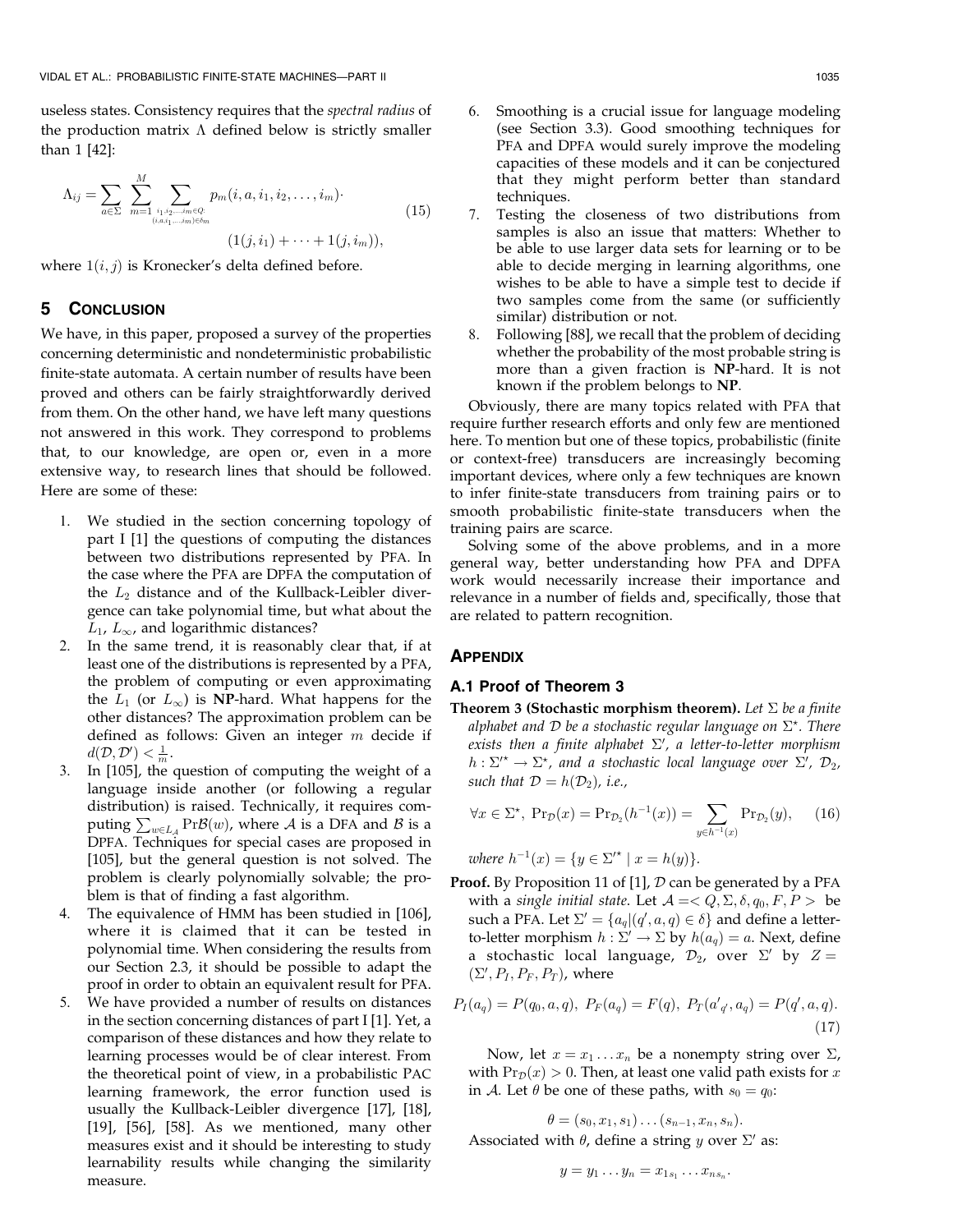Let Y be the set of strings in  $\Sigma^{\prime\star}$  associated with all the valid paths for x in A. Note that, for each  $y \in Y$ , there is a unique path for x and vice versa. Note also that  $x = h(y)$ . Therefore,  $Y = h^{-1}(x)$ .

If  $x = \lambda$ , it has a unique degenerate path consisting only in  $q_0$ ; that is,  $Y = {\lambda}$  and  $Pr_{\mathcal{D}_2}(\lambda) = F(q_0) = Pr_{\mathcal{D}}(\lambda)$ . Otherwise, from (4) and (17), the probability of every  $y \in Y$  is:

$$
Pr_{\mathcal{D}_2}(y) = P_I(x_{1s_1}) \cdot \prod_{i=2}^n P_T(x_{i-1s_{i-1}}, x_{is_i}) \cdot P_F(x_{ns_n})
$$
  
=  $P(s_0, x_1, s_1) \cdot \prod_{i=2}^n P(s_{i-1}, x_i, s_i) \cdot F(s_n),$ 

which, according to (1) in Section 2.6 of [1] (and noting that, in our PFA,  $I(q_0) = 1$ ), is the probability of the path for  $x$  in  $A$   $y$  is associated with.

Finally, following (2) in Section 2.6 of [1] (that gives the probability of generating a string),

$$
\sum_{y \in Y} \Pr_{\mathcal{D}_2}(y) = \Pr_{\mathcal{A}}(x) \quad \forall x : \Pr \mathcal{D}(x) > 0.
$$

On the other hand, if  $Pr_{\mathcal{D}}(x) = 0$ , then  $Y = \emptyset$ , leading to  $\sum_{y \in Y} \Pr_{p_2}(y) = 0$ . Therefore, since  $Y = h^{-1}(x)$ , we have  $h(\mathcal{D}_2)=\mathcal{D}$ .

This proof is a probabilistic generalization of the proof for the classical morphism theorem [26]. Given the nonequivalence of PFA and DPFA, the present construction required the use of nondeterministic and possibly ambiguous finite-state automata.

# A.2 Proof of Proposition 4

**Proposition 4.** Given a PFA A with m transitions and  $Pr_A(\lambda) = 0$ , there exists a HMM M with at most m states, such that  $\mathcal{D}_{\mathcal{M}} = \mathcal{D}_{\mathcal{A}}$ .

**Proof.** Let  $\mathcal{A} = \langle Q, \Sigma, \delta, I, F, P \rangle$  be a PFA. We create an equivalent HMM  $M = \langle Q, \Sigma, I, F, T, E \rangle$  as follows:

$$
\bullet \qquad Q = Q \times Q,
$$

• 
$$
I(q, q') = I(q) \cdot \sum_{a \in \Sigma} P(q, a, q')
$$
 for all  $(q, q') \in \mathbb{Q}$ ,

• 
$$
T((q, q'), (q', q')) = \sum_{a \in \Sigma} P(q', a, q')
$$
 for an  $(q, q') \in \mathcal{C}$ ,  
\n•  $T((q, q'), (q', q'')) = \sum_{a \in \Sigma} P(q', a, q'')$  and  $T((q, q'), q_f)$   
\n=  $F(q')$ , and

• 
$$
E((q, q'), a) = \frac{P(q, a, q')}{\sum_{b \in \Sigma} P(q, b, q')}
$$
 if  $P(q, a, q') \neq 0$ .

For each  $x = x_1x_{|x|} \in \Sigma^*$  with  $Pr_A(x) \neq 0$ , there is at least a sequence of states  $(s_0, \ldots, s_{|x|})$  that generates x with probability:

$$
I(s_0)\cdot P(s_0,x_1,s_1)\cdots P(s_{|x|-1},x_{|x|},s_{|x|-1},s_{|x|})\cdot F(s_{|x|}).
$$

And, in M,

$$
I(s_0, s_1) \cdot E((s_0, s_1), x_1) \cdot T((s_0, s_1), (s_1, s_2)) \dots
$$
  
 
$$
E((s_{|x|-1}, s_{|x|}), x_{|x|}) \cdot T((s_{|x|-1}, s_{|x|}), q_f).
$$

For each path in  $A$ , there is one and only one path in HMM, so the theorem holds.  $\Box$ 

# A.3 Proof of Proposition 5

Proposition 5. Given an HMM M with n states, there exists a PFA A with at most n states such that  $D_A = D_M$ .

**Proof.** Let  $M = \langle Q, \Sigma, I, F, T, E \rangle$  be an HMM. We create an equivalent PFA  $\mathcal{A}' = \langle Q, \Sigma, I, \delta, F, P \rangle$  as follows:

$$
Q = Q;
$$
  
\n
$$
I(q) = I(q), \text{ for all } q \in Q \setminus \{q_f\}, \text{ and } I(q_f) = 0;
$$
  
\n
$$
\delta = \{(q, a, q') : T(q, q') \neq 0 \text{ and } E(q, a) \neq 0\};
$$
  
\n
$$
F(q) = 0 \text{ for all } q \in Q \setminus \{q_f\}, \text{ and } F(q_f) = 1;
$$
  
\n
$$
P(q, a, q') = E(q, a) \cdot T(q, q').
$$

For each  $x = x_1x_{|x|} \in \Sigma^*$  with  $Pr_{\mathcal{M}}(x) \neq 0$ , there is at least a sequence of states  $(s_1, \ldots, s_{|x|}, q_f)$  that generates with x probability:

$$
I(s_1) \cdot E(s_1, x_1) \cdot T(s_1, s_2) \cdots T(s_{|x|-1}, s_{|x|}) \cdot E(s_{|x|}, x_{|x|}) \cdot T(s_{|x|}, q_f).
$$

And, in  $A'$ ,

$$
I(s_1) \cdot P(s_1, x_1, s_2) \cdots P(s_{|x|}, x_{|x|}, q_f).
$$

For each path in  $M$ , there is one and only one path in A'. Moreover, by construction,  $I(s_1) = I(s_1)$  and  $P(q, a, q') = E(q, a) \cdot T(q, q')$ ; therefore,  $\mathcal{D}_{\mathcal{A}'} = \mathcal{D}_{\mathcal{M}}$ . Finally, by Proposition 11 of [1], we can build a PFA A, with at most  $|Q| = n$  states, such that  $\mathcal{D}_{A'} = \mathcal{D}_{A}$ .

### **ACKNOWLEDGMENTS**

The authors wish to thank the anonymous reviewers for their careful reading and in-depth criticisms and suggestions. This work has been partially supported by the Spanish project TIC2003-08681-C02 and the IST Programme of the European Community, under the PASCAL Network of Excellence, IST-2002-506778. This publication only reflects the authors' views.

#### **REFERENCES**

- [1] E. Vidal, F. Thollard, C. de la Higuera, F. Casacuberta, and R.C. Carrasco, "Probabilistic Finite-State Automata—Part I," IEEE Trans. Pattern Analysis and Machine Intelligence, special issue on syntactic and structural pattern recognition, vol 27, no. 7, pp. 1013-1025, July 2005.
- [2] L.E. Baum, "An Inequality and Associated Maximization Technique in Statistical Estimation for Probabilistic Functions of Markov Processes," Inequalities, vol. 3, pp. 1-8, 1972.
- [3] C.F.J. Wu, "On the Convergence Properties of the EM Algorithm," Annals of Statistics, vol. 11, no. 1, pp. 95-103, 1983.
- [4] F. Casacuberta, "Statistical Estimation of Stochastic Context-Free Grammars," Pattern Recognition Letters, vol. 16, pp. 565-573, 1995.
- [5] F. Casacuberta, "Growth Transformations for Probabilistic Functions of Stochastic Grammars," Int'l J. Pattern Recognition and Artificial Intelligence, vol. 10, no. 3, pp. 183-201, 1996.
- [6] G.J. McLachlan and T. Krishnan, The EM Algorithm and Extensions. Wiley, 1997.
- [7] D. Picó and F. Casacuberta, "Some Statistical-Estimation Methods for Stochastic Finite-State Transducers," Machine Learning J., vol. 44, no. 1, pp. 121-141, 2001.
- [8] P. Dupont, F. Denis, and Y. Esposito, "Links between Probabilistic Automata and Hidden Markov Models: Probability Distributions, Learning Models and Induction Algorithms," Pattern Recognition, 2004.
- [9] I.H. Witten and T.C. Bell, "The Zero Frequency Problem: Estimating the Probabilities of Novel Events in Adaptive Test Compression," IEEE Trans. Information Theory, vol. 37, no. 4, pp. 1085-1094, 1991.
- [10] H. Ney, S. Martin, and F. Wessel, Corpus-Based Statiscal Methods in Speech and Language Processing, S. Young and G. Bloothooft, eds., pp. 174-207, Kluwer Academic Publishers, 1997.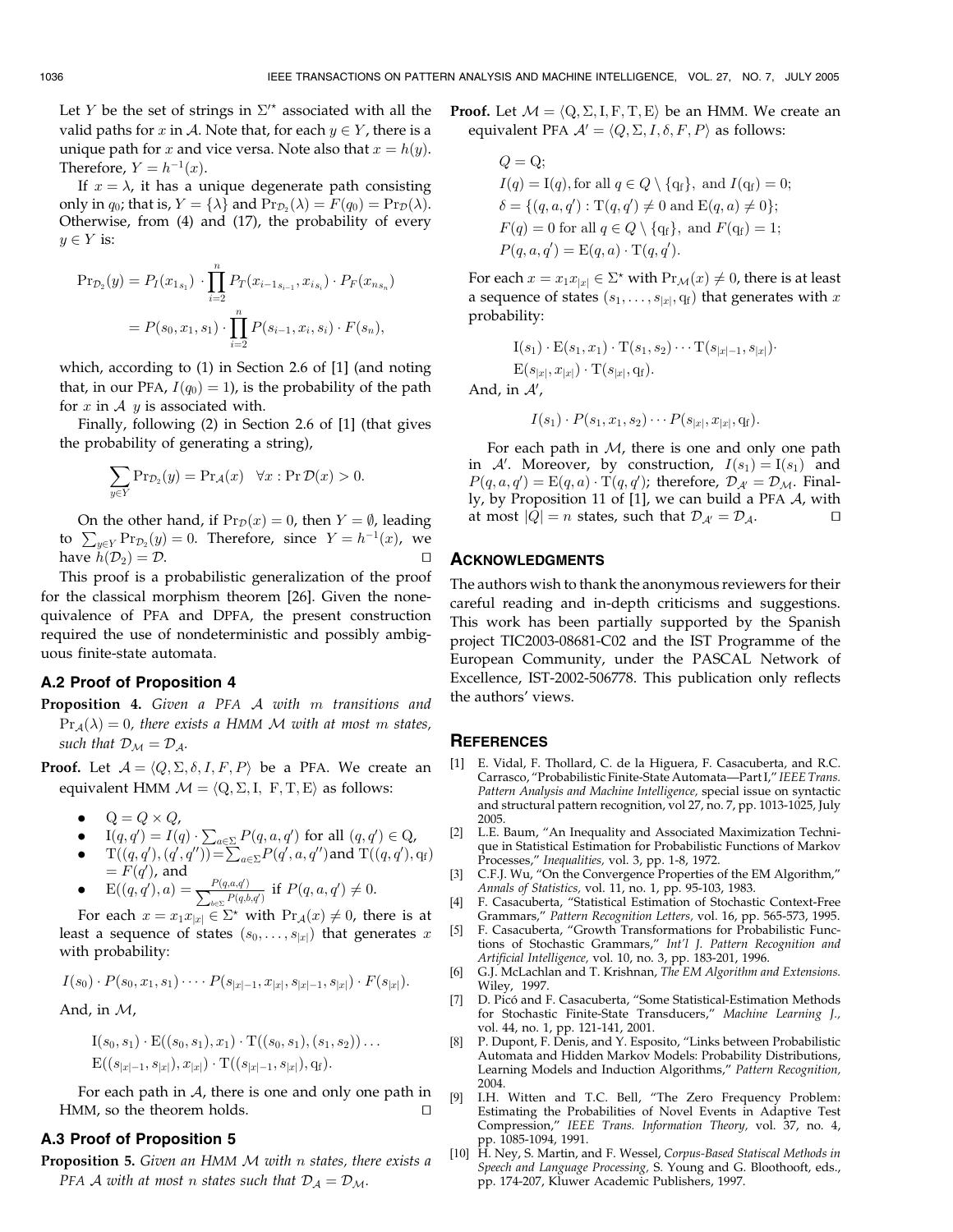- [11] P. Dupont and J.-C. Amengual, "Smoothing Probabilistic Automata: An Error-Correcting Approach," Proc. Fifth Int'l Colloquium Grammatical Inference: Algorithms and Applications, pp. 51-56, 2000.
- [12] Y. Sakakibara, M. Brown, R. Hughley, I. Mian, K. Sjolander, R. Underwood, and D. Haussler, "Stochastic Context-Free Grammars for tRNA Modeling," Nuclear Acids Research, vol. 22, pp. 5112-5120, 1994.
- [13] T. Kammeyer and R.K. Belew, "Stochastic Context-Free Grammar Induction with a Genetic Algorithm Using Local Search,' Foundations of Genetic Algorithms IV, R.K. Belew and M. Vose, eds., 1996.
- [14] N. Abe and H. Mamitsuka, "Predicting Protein Secondary Structure Using Stochastic Tree Grammars," Machine Learning J., vol. 29, pp. 275-301, 1997.
- [15] R.C. Carrasco, J. Oncina, and J. Calera-Rubio, "Stochastic Inference of Regular Tree Languages," Machine Learning J., vol. 44, no. 1, pp. 185-197, 2001.
- [16] M. Kearns and L. Valiant, "Cryptographic Limitations on Learning Boolean Formulae and Finite Automata," Proc. 21st ACM Symp. Theory of Computing, pp. 433-444, 1989.
- [17] N. Abe and M. Warmuth, "On the Computational Complexity of Approximating Distributions by Probabilistic Automata," Machine Learning J., vol. 9, pp. 205-260, 1992.
- [18] M. Kearns, Y. Mansour, D. Ron, R. Rubinfeld, R.E. Schapire, and L. Sellie, "On the Learnability of Discrete Distributions," Proc. 25th Ann. ACM Symp. Theory of Computing, pp. 273-282, 1994.
- [19] D. Ron, Y. Singer, and N. Tishby, "On the Learnability and Usage of Acyclic Probabilistic Finite Automata," Proc. Conf. Learning Theory, pp. 31-40, 1995.
- [20] A. Stolcke and S. Omohundro, "Inducing Probabilistic Grammars by Bayesian Model Merging," Proc. Second Int'l Colloquium Grammatical Inference and Applications, pp. 106-118, 1994.
- [21] F. Jelinek, Statistical Methods for Speech Recognition. Cambridge, Mass.: MIT Press, 1998.
- [22] P. García and E. Vidal, "Inference of k-Testable Languages in the Strict Sense and Application to Syntactic Pattern Recognition," IEEE Trans. Pattern Analysis and Machine Intelligence, vol. 12, no. 9, pp. 920-925, Sept. 1990.
- [23] Y. Zalcstein, "Locally Testable Languages," J. Computer and System Sciences, vol. 6, pp. 151-167, 1972.
- [24] R. McNaughton, "Algebraic Decision Procedures for Local Testability," Math. System Theory, vol. 8, no. 1, pp. 60-67, 1974.
- [25] E. Vidal and D. Llorens, "Using Knowledge to Improve N-Gram Language Modelling through the MGGI Methodology," Proc. Third Int'l Colloquium Grammatical Inference: Learning Syntax from Sentences, pp. 179-190, 1996.
- [26] S. Eilenberg, Automata, Languages and Machines. Vol. A. New York: Academic, 1974.
- [27] L. Rabiner, "A Tutorial on Hidden Markov Models and Selected Applications in Speech Recoginition," Proc. IEEE, vol. 77, pp. 257- 286, 1989.
- [28] J. Picone, "Continuous Speech Recognition Using Hidden Markov Models," IEEE ASSP Magazine, vol. 7, no. 3, pp. 26-41, 1990.
- [29] I. Bazzi, R. Schwartz, and J. Makhoul, "An Omnifont Open-Vocabulary OCR System for English and Arabic," IEEE Trans. Pattern Analysis and Machine Intelligence, vol. 21, no. 6, pp. 495- 504, June 1999.
- [30] A. Toselli, A. Juan, D. Keysers, J. González, I. Salvador, H. Ney, E. Vidal, and F. Casacuberta, "Integrated Handwriting Recognition and Interpretation Using Finite State Models," Int'l J. Pattern Recognition and Artificial Intelligence, 2004.
- [31] F. Casacuberta, "Finite-State Transducers for Speech-Input Translation," Proc. Workshop Automatic Speech Recognition and Understanding, Dec. 2001.
- [32] F. Casacuberta, E. Vidal, and J.M. Vilar, "Architectures for Speechto-Speech Translation Using Finite-State Models," Proc. Workshop on Speech-to-Speech Translation: Algorithms and Systems, pp. 39-44, July 2002.
- [33] A. Molina and F. Pla, "Shallow Parsing Using Specialized HMMs," J. Machine Learning Research, vol. 2, pp. 559-594, Mar. 2002.
- [34] H. Bunke and T. Caelli, Hidden Markov Models Applications in Computer Vision, Series in Machine Perception and Artificial Intelligence, vol. 45. World Scientific, 2001.
- [35] R. Llobet, A.H. Toselli, J.C. Perez-Cortes, and A. Juan, "Computer-Aided Prostate Cancer Detection in Ultrasonographic Images," Proc. First Iberian Conf. Pattern Recognition and Image Analysis, pp. 411-419, 2003.
- [36] Y. Bengio, V.-P. Lauzon, and R. Ducharme, "Experiments on the Application of IOHMMs to Model Financial Returns Series," IEEE Trans. Neural Networks, vol. 12, no. 1, pp. 113-123, 2001.
- [37] F. Casacuberta, "Some Relations among Stochastic Finite State Networks Used in Automatic Speech Recognition," IEEE Trans. Pattern Analysis and Machine Intelligence, vol. 12, no. 7, pp. 691-695, July 1990.
- [38] J. Goodman, "A Bit of Progress in Language Modeling," technical report, Microsoft Research, 2001.
- [39] D. McAllester and R.E. Schapire, "On the Convergence Rate of Good-Turing Estimators," Proc. 13th Ann. Conf. Computer Learning Theory, pp.  $1-6$ , 2000.
- [40] M. Mohri, F. Pereira, and M. Riley, "The Design Principles of a Weighted Finite-State Transducer Library," Theoretical Computer Science, vol. 231, pp. 17-32, 2000.
- [41] R. Chaudhuri and S. Rao, "Approximating Grammar Probabilities: Solution to a Conjecture," J. Assoc. Computing Machinery, vol. 33, no. 4, pp. 702-705, 1986.
- [42] C.S. Wetherell, "Probabilistic Languages: A Review and Some Open Questions," Computing Surveys, vol. 12, no. 4, 1980.
- [43] F. Casacuberta, "Probabilistic Estimation of Stochastic Regular Syntax-Directed Translation Schemes," Proc. Spanish Symp. Pattern Recognition and Image Analysis, R. Moreno, ed., pp. 201- 297, 1995.
- [44] F. Casacuberta, "Maximum Mutual Information and Conditional Maximum Likelihood Estimation of Stochastic Regular Syntax-Directed Translation Schemes," Proc. Third Int'l Colloquium Grammatical Inference: Learning Syntax from Sentences, pp. 282-291, 1996.
- [45] D. Picó and F. Casacuberta, "A Statistical-Estimation Method for Stochastic Finite-State Transducers Based on Entropy Measures," Proc. Joint Int'l Assoc. Pattern Recognition Workshops Syntactical and Structural Pattern Recognition and Statistical Pattern Recognition, pp. 417-426, 2000.
- [46] E.M. Gold, "Language Identification in the Limit," Information and Control, vol. 10, no. 5, pp. 447-474, 1967.
- [47] E.M. Gold, "Complexity of Automaton Identification from Given Data," Information and Control, vol. 37, pp. 302-320, 1978.
- [48] L.G. Valiant, "A Theory of the Learnable," Comm. Assoc. Computing Machinery, vol. 27, no. 11, pp. 1134-1142, 1984.
- L. Pitt and M. Warmuth, "The Minimum Consistent DFA Problem Cannot be Approximated within Any Polynomial," J. Assoc. Computing Machinery, vol. 40, no. 1, pp. 95-142, 1993.
- [50] F. Denis, C. d'Halluin, and R. Gilleron, "PAC Learning with Simple Examples," Proc. 13th Symp. Theoretical Aspects of Computer Science, pp. 231-242, 1996.
- [51] F. Denis and R. Gilleron, "PAC Learning under Helpful Distributions," Algorithmic Learning Theory, 1997.
- [52] R. Parekh and V. Honavar, "Learning DFA from Simple Examples," Proc. Workshop Automata Induction, Grammatical Inference, and Language Acquisition, 1997.
- [53] J.J. Horning, "A Procedure for Grammatical Inference," Information Processing, vol. 71, pp. 519-523, 1972.
- [54] D. Angluin, "Identifying Languages from Stochastic Examples," Technical Report YALEU/DCS/RR-614, Yale Univ., Mar. 1988.
- [55] S. Kapur and G. Bilardi, "Language Learning from Stochastic Input," Proc. Fifth Conf. Computational Learning Theory, pp. 303-310, July 1992.
- [56] N. Abe and M. Warmuth, "On the Computational Complexity of Approximating Distributions by Probabilistic Automata," Proc. Third Workshop Computational Learning Theory, pp. 52-66, 1998.
- [57] R. Carrasco and J. Oncina, "Learning Deterministic Regular Grammars from Stochastic Samples in Polynomial Time," Theoretical Informatics and Applications, vol. 33, no. 1, pp. 1-20, 1999.
- [58] A. Clark and F. Thollard, "Pac-Learnability of Probabilistic Deterministic Finite State Automata," J. Machine Learning Research, vol. 5, pp. 473-497, May 2004.
- [59] C. de la Higuera and F. Thollard, "Identification in the Limit with Probability One of Stochastic Deterministic Finite Automata," Proc. Fifth Int'l Colloquium Grammatical Inference: Algorithms and Applications, pp. 15-24. 2000.
- [60] R. Carrasco and J. Oncina, "Learning Stochastic Regular Grammars by Means of a State Merging Method," Proc. Second Int'l Colloquium Grammatical Inference, pp. 139-150, 1994.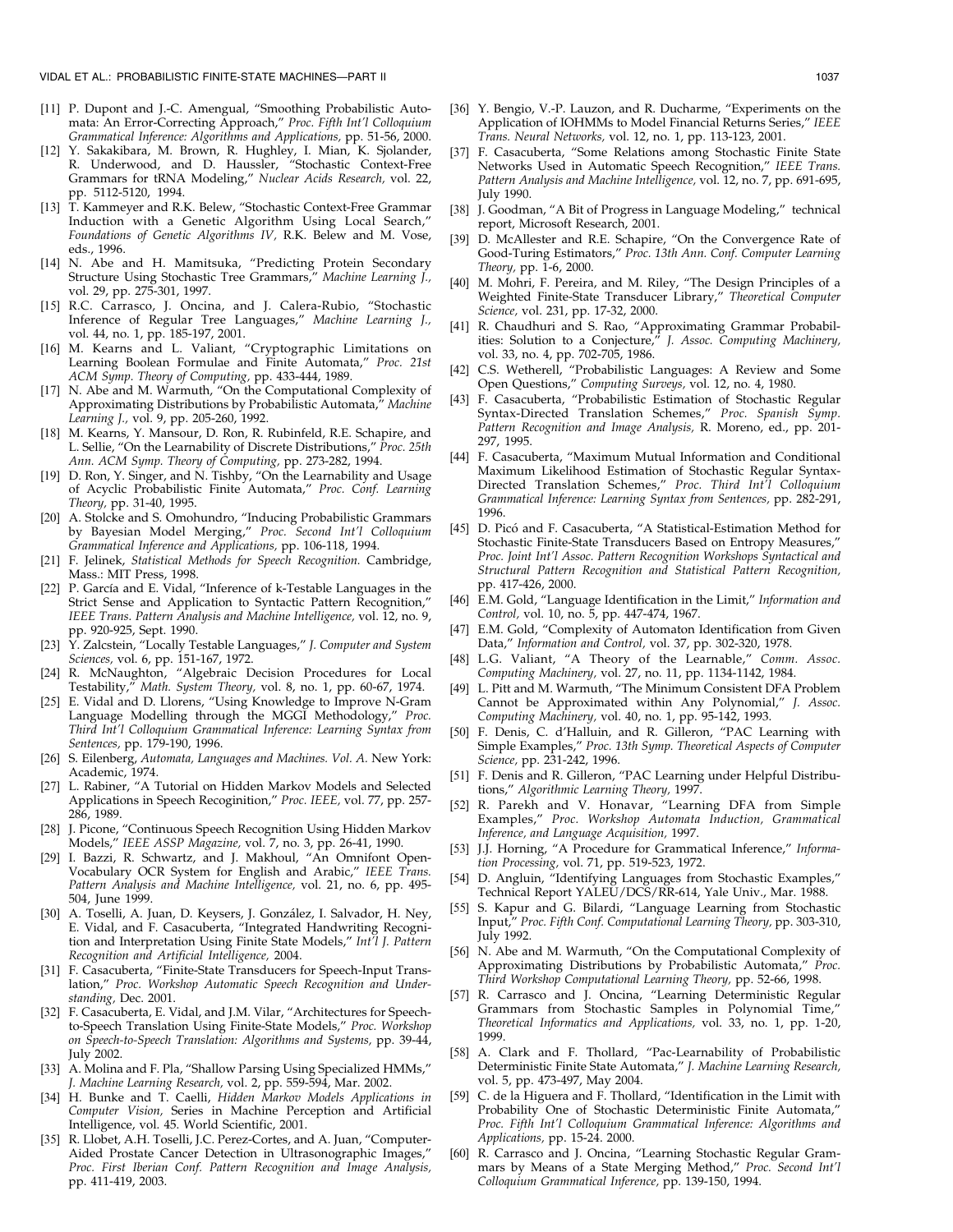- [61] F. Thollard, P. Dupont, and C. de la Higuera, "Probabilistic DFA Inference Using Kullback-Leibler Divergence and Minimality," Proc. 17th Int'l Conf. Machine Learning, pp. 975-982, 2000.
- [62] F. Thollard and A. Clark, "Shallow Parsing Using Probabilistic Grammatical Inference," Proc. Sixth Int'l Colloquium Grammatical Inference, pp. 269-282, Sept. 2002.
- [63] C. Kermorvant and P. Dupont, "Stochastic Grammatical Inference with Multinomial Tests," Proc. Sixth Int'l Colloquium Grammatical Inference: Algorithms and Applications, pp. 149-160, 2002.
- [64] M. Young-Lai and F.W. Tompa, "Stochastic Grammatical Inference of Text Database Structure," Machine Learning J., vol. 40, no. 2, pp. 111-137, 2000.
- [65] P. García, E. Vidal, and F. Casacuberta, "Local Languages, the Succesor Method, and a Step Towards a General Methodology for the Inference of Regular Grammars," IEEE Trans. Pattern Analysis and Machine Intelligence, vol. 9, no. 6, pp. 841-845, June 1987.
- [66] A. Orlitsky, N.P. Santhanam, and J. Zhang, "Always Good Turing: Asymptotically Optimal Probability Estimation," Proc. 44th Ann. IEEE Symp. Foundations of Computer Science, p. 179, Oct. 2003.
- [67] S. Katz, "Estimation of Probabilities from Sparse Data for the Language Model Component of a Speech Recognizer," IEEE Trans. Acoustic, Speech and Signal Processing, vol. 35, no. 3, pp. 400- 401, 1987.
- [68] R. Kneser and H. Ney, "Improved Backing-Off for m-Gram Language Modeling," IEEE Int'l Conf. Acoustics, Speech and Signal Processing, vol. 1, pp. 181-184, 1995.
- [69] S.F. Chen and J. Goodman, "An Empirical Study of Smoothing Techniques for Language Modeling," Proc. 34th Ann. Meeting of the Assoc. for Computational Linguistics, pp. 310-318, 1996.
- [70] F. Thollard, "Improving Probabilistic Grammatical Inference Core Algorithms with Post-Processing Techniques," Proc. 18th Int'l Conf. Machine Learning, pp. 561-568, 2001.
- [71] D. Llorens, J.M. Vilar, and F. Casacuberta, "Finite State Language Models Smoothed Using n-Grams," Int'l J. Pattern Recognition and Artificial Intelligence, vol. 16, no. 3, pp. 275-289, 2002.
- [72] J. Amengual, A. Sanchis, E. Vidal, and J. Benedí, "Language Simplification through Error-Correcting and Grammatical Inference Techniques," Machine Learning J., vol. 44, no. 1, pp. 143-159, 2001.
- [73] P. Dupont and L. Chase, "Using Symbol Clustering to Improve Probabilistic Automaton Inference," Proc. Fourth Int'l Colloquium Grammatical Inference, pp. 232-243, 1998.
- [74] R. Kneser and H. Ney, "Improved Clustering Techniques for Class-Based Language Modelling," Proc. European Conf. Speech Comm. and Technology, pp. 973-976, 1993.
- C. Kermorvant and C. de la Higuera, "Learning Languages with Help," Proc. Int'l Colloquium Grammatical Inference, vol. 2484, 2002.
- [76] L. Breiman, "Bagging Predictors," Machine Learning J., vol. 24, no. 2, pp. 123-140, 1996.
- [77] S. Bangalore and G. Riccardi, "Stochastic Finite-State Models for Spoken Language Machine Translation," Proc. Workshop Embedded Machine Translation Systems, North Am. Chapter Assoc. for Computational Linguistics, pp. 52-59, May 2000.
- [78] S. Bangalore and G. Ricardi, "A Finite-State Approach to Machine Translation," Proc. North Am. Chapter Assoc. for Computational Linguistics, May 2001.
- [79] J. Oncina, P. García, and E. Vidal, "Learning Subsequential Transducers for Pattern Recognition Interpretation Tasks," IEEE Trans. Pattern Analysis and Machine Intelligence, vol. 15, no. 5, pp. 448-458, May 1993.
- [80] J.M. Vilar, "Improve the Learning of Subsequential Transducers by Using Alignments and Dictionaries," Proc. Fifth Int'l Colloquium Grammatical Inference: Algorithms and Applications, pp. 298-312, 2000.
- [81] F. Casacuberta, "Inference of Finite-State Transducers by Using Regular Grammars and Morphisms," Proc. Fifth Int'l Colloquium Grammatical Inference: Algorithms and Applications, pp. 1-14, 2000.
- [82] F. Casacuberta, H. Ney, F.J. Och, E. Vidal, J.M. Vilar, S. Barrachina, I. García-Varea, D. Llorens, C. Martínez, S. Molau, F. Nevado, M. Pastor, D. Picó, A. Sanchis, and C. Tillmann, "Some Approaches to Statistical and Finite-State Speech-to-Speech Translation," Computer Speech and Language, 2003.
- [83] F. Casacuberta and E. Vidal, "Machine Translation with Inferred Stochastic Finite-State Transducers," Computational Linguistics, vol. 30, no. 2, pp. 205-225, 2004.
- [84] M. Mohri, "Finite-State Transducers in Language and Speech Processing," Computational Linguistics, vol. 23, no. 3, pp. 269-311, 1997.
- [85] M. Mohri, F. Pereira, and M. Riley, "Weighted Finite-State Transducers in Speech Recognition," Computer Speech and Language, vol. 16, no. 1, pp. 69-88, 2002.
- [86] H. Alshawi, S. Bangalore, and S. Douglas, "Head Transducer Model for Speech Translation and Their Automatic Acquisition from Bilingual Data," Machine Translation, 2000.
- [87] H. Alshawi, S. Bangalore, and S. Douglas, "Learning Dependency Translation Models as Collections of Finite State Head Transducers," Computational Linguistics, vol. 26, 2000.
- [88] F. Casacuberta and C. de la Higuera, "Computational Complexity of Problems on Probabilistic Grammars and Transducers, Fifth Int'l Colloquium Grammatical Inference: Algorithms and Applications, pp. 15-24, 2000.
- [89] F. Casacuberta, E. Vidal, and D. Picó, "Inference of Finite-State Transducers from Regular Languages," Pattern Recognition, 2004, to appear.
- E. Mäkinen, "Inferring Finite Transducers," Technical Report A-1999-3, Univ. of Tampere, 1999.
- [91] E. Vidal, P. García, and E. Segarra, "Inductive Learning of Finite-State Transducers for the Interpretation of Unidimensional Objects," Structural Pattern Analysis, R. Mohr, T. Pavlidis, and A. Sanfeliu, eds., pp. 17-35, 1989.
- [92] K. Knight and Y. Al-Onaizan, "Translation with Finite-State Devices," Proc. Proc. Third Conf. Assoc. for Machine Translation in the Americas: Machine Translation and the Information Soup, vol. 1529, pp. 421-437, 1998.
- [93] J. Eisner, "Parameter Estimation for Probabilistic Finite-State Transducers," Proc. 40th Ann. Meeting Assoc. Computational Linguistics, July 2002.
- [94] D. Llorens, "Suavizado de Autómatas y Traductores Finitos Estocásticos," PhD dissertation, Univ. Politècnica de València, 2000.
- [95] M.-J. Nederhoff, "Practical Experiments with Regular Approximation of Context-Free Languages," Computational Linguistics, vol. 26, no. 1, 2000.
- [96] M. Mohri and M.-J. Nederhof, "Regular Approximations of Context-Free Grammars through Transformations," Robustness in Language and Speech Technology, J.-C. Junqua and G. van Noord, eds., pp. 252-261. Kluwer Academic Publisher, Springer Verlag, 2000.
- [97] K. Lari and S. Young, "The Estimation of Stochastic Context-Free Grammars Using the Inside-Outside Algorithm," Computer Speech and Language, no. 4, pp. 35-56, 1990.
- J. Sánchez and J. Benedí, "Consistency of Stocastic Context-Free Grammars from Probabilistic Estimation Based on Growth Transformation," IEEE Trans. Pattern Analysis and Machine Intelligence, vol. 19, no. 9, pp. 1052-1055, Sept. 1997.
- J. Sánchez, J. Benedí, and F. Casacuberta, "Comparison between the Inside-Outside Algorithm and the Viterbi Algorithm for Stochastic Context-Free Grammars," Proc. Sixth Int'l Workshop Advances in Syntactical and Structural Pattern Recognition, pp. 50-59, 1996.
- [100] Y. Takada, "Grammatical Inference for Even Linear Languages Based on Control Sets," Information Processing Letters, vol. 28, no. 4, pp. 193-199, 1988.
- [101] T. Koshiba, E. Mäkinen, and Y. Takada, "Learning Deterministic Even Linear Languages from Positive Examples," Theoretical Computer Science, vol. 185, no. 1, pp. 63-79, 1997.
- [102] T. Koshiba, E. Mäkinen, and Y. Takada, "Inferring Pure Context-Free Languages from Positive Data," Acta Cybernetica, vol. 14, no. 3, pp. 469-477, 2000.
- [103] Y. Sakakibara, "Learning Context-Free Grammars from Structural Data in Polynomial Time," Theoretical Computer Science, vol. 76, pp. 223-242, 1990.
- [104] F. Maryanski and M.G. Thomason, "Properties of Stochastic Syntax-Directed Translation Schemata," Int'l J. Computer and Information Science, vol. 8, no. 2, pp. 89-110, 1979.
- [105] A. Fred, "Computation of Substring Probabilities in Stochastic Grammars," Proc. Fifth Int'l Colloquium Grammatical Inference: Algorithms and Applications, pp. 103-114, 2000.
- [106] V. Balasubramanian, "Equivalence and Reduction of Hidden Markov Models," Technical Report AITR-1370, Mass. Inst. of Technology, 1993.